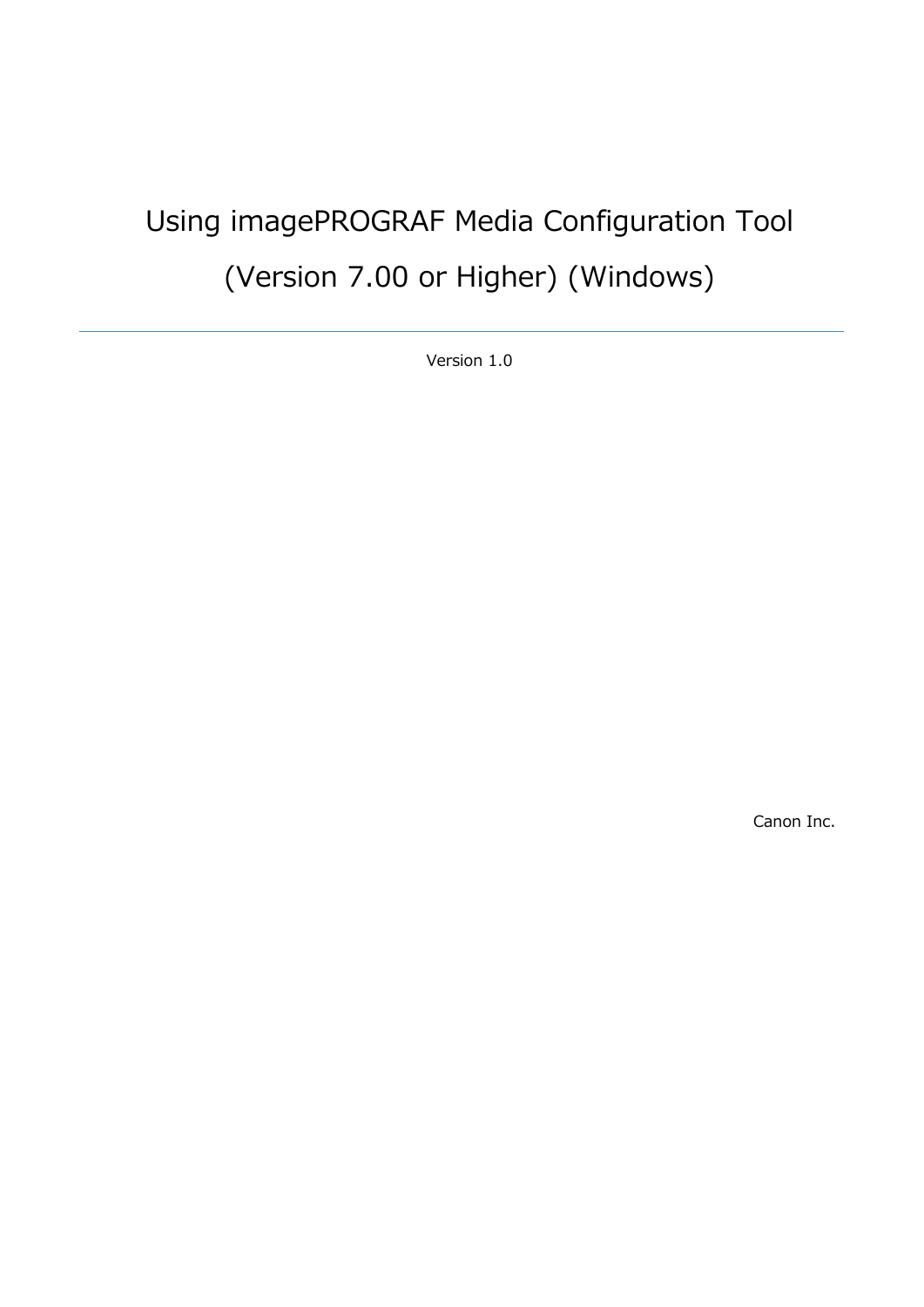# **Table of Contents**

| Important: If you are using custom paper created with an old version of Media Configuration Tool |
|--------------------------------------------------------------------------------------------------|
|                                                                                                  |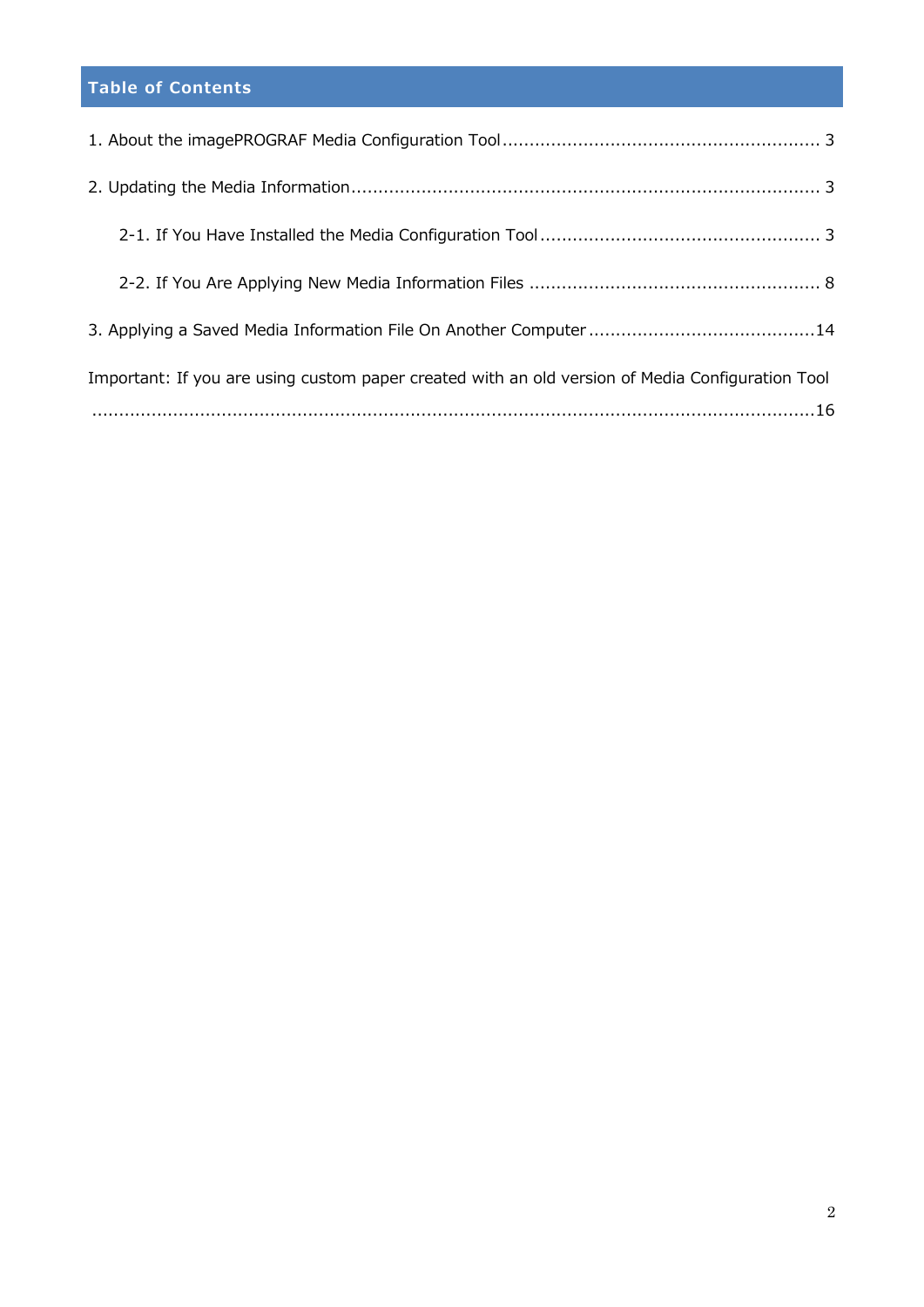## <span id="page-2-0"></span>**1. About the imagePROGRAF Media Configuration Tool**

In imagePROGRAF printers, the best printer settings are collected together in "media information files" for each paper in order to give the highest quality printing results. Canon provides the media information files for the paper supported by the printer.

You can automatically download media information files from the Canon website and apply the new media information to the printer control panel and printer driver by using the imagePROGRAF Media Configuration Tool (hereinafter Media Configuration Tool).

#### **<<Important>>**

- ・ Administration of media information using the Media Configuration Tool should be performed by the printer administrator.
- ・ A computer that is connected to the Internet is needed in order to download media information files from the website.
- ・ This guide mainly describes how to use the media information files provided by Canon to update the media information in the printer control panel and printer driver. Refer to the User's Guide (electronic manual) of your printer for more details on the other functions of the Media Configuration Tool.

#### **<Note>**

- ・ This version of the Media Configuration Tool can be used shared with all Canon imagePROGRAF series printers.
- ・ The screen that is displayed may differ depending on the model you are using.

# **2. Updating the Media Information**

You can apply the media information to the printer control panel and printer driver by using the following procedure.

Immediately after installing the Media Configuration Tool, refer to [2-1. If You Have Installed the](#page-2-0)  [Media Configuration Tool](#page-2-0).

Otherwise, refer to [2-2. If You Are Applying New Media Information Files](#page-7-0).

#### 2-1. If You Have Installed the Media Configuration Tool

If you are running the Media Configuration Tool for the first time after installing it, you need to configure the media information in the printer control panel and printer driver.

#### **<<Important>>**

- ・ Always perform this operation after installing the Media Configuration Tool to ensure that printing works correctly.
- ・ This operation also needs to be performed after reinstalling the Media Configuration Tool.
- ・ Do not perform printing on the printer or turn off the printer while you are configuring the media information.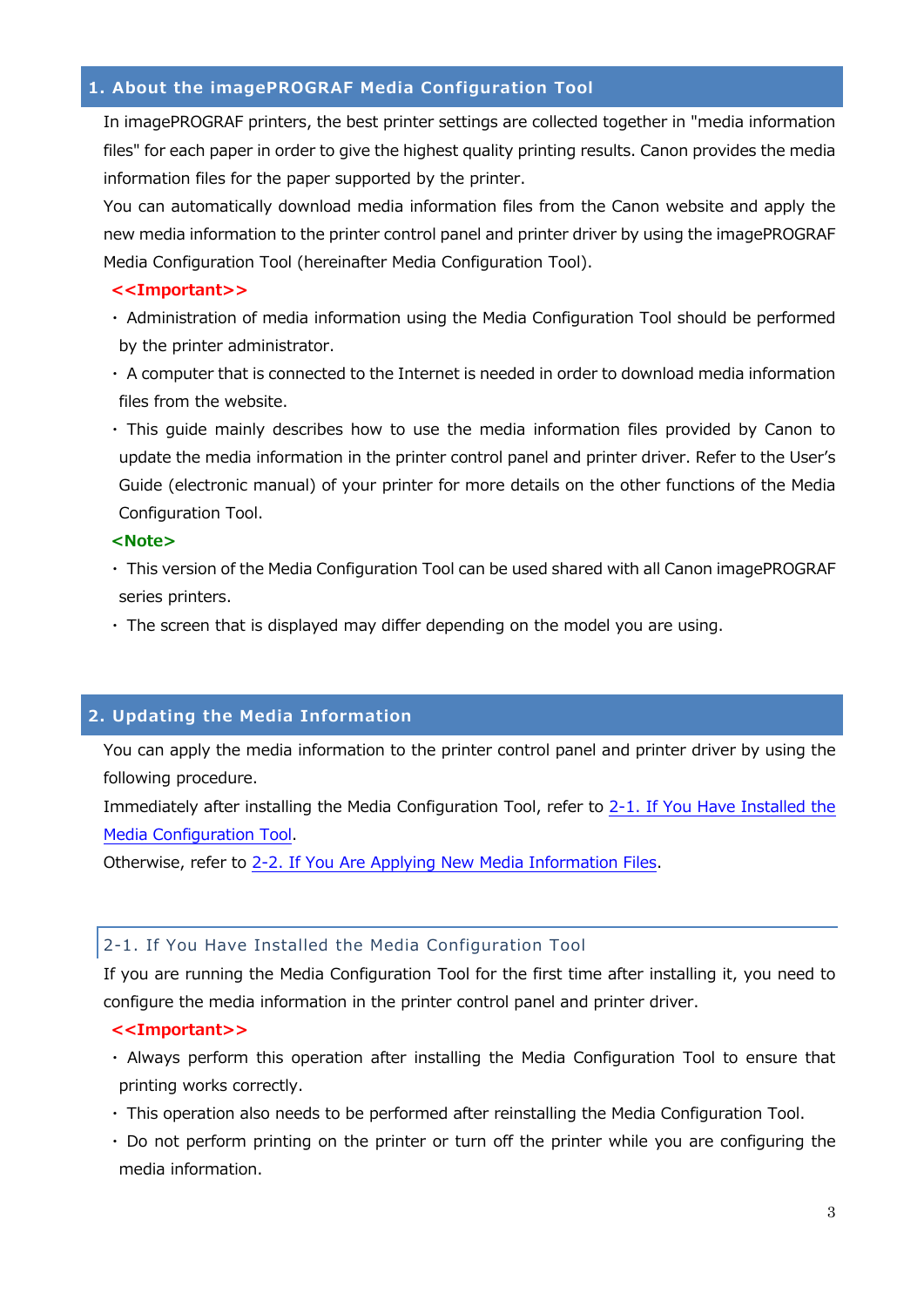1. From the **Start** menu, select **All Programs** > **imagePROGRAF Media Configuration Tool** > **imagePROGRAF Media Configuration Tool**. The Media Configuration Tool runs.

2. The **Select Printer** dialog box is displayed. Select the printer for which to configure the media information, and then click the **Next** button.

| imagePROGRAF Select Printer<br>---            |                                         |        |      |  |
|-----------------------------------------------|-----------------------------------------|--------|------|--|
| Select the printer and click the Next button. |                                         |        |      |  |
| Printer:                                      |                                         |        |      |  |
| Canon iPFxxxx                                 |                                         |        | ▼    |  |
| <b>Driver Details:</b>                        | Canon iPFxxxx                           |        |      |  |
| Connect to:                                   | XXX, XXX, XXX, XXX                      |        |      |  |
|                                               |                                         |        |      |  |
|                                               |                                         |        |      |  |
|                                               |                                         |        |      |  |
|                                               | Specify a printer that is not installed |        |      |  |
|                                               |                                         |        |      |  |
|                                               |                                         | Next > | Exit |  |

3. The **Add Media Type** dialog box is displayed. Make sure that **Connect to the Internet to get the latest information** is selected, and then click the **OK** button.

#### **<Note>**

・ If the main window is displayed at this time, it means that the media information has already

been updated and the rest of the operation is not needed.

| -31 iPFxxx Add Media Type                                                                                                                                                                                                                   |              | $\Box$        |
|---------------------------------------------------------------------------------------------------------------------------------------------------------------------------------------------------------------------------------------------|--------------|---------------|
| Select the method for getting the media information. If you select Specify the Media Information<br>File, specify the folder that contains the media information file (*, amx) and select the file name from<br>the list that is displayed. |              |               |
| • Connect to the Internet to get the latest information                                                                                                                                                                                     |              |               |
| Specify the Media Information File                                                                                                                                                                                                          |              |               |
| Look in:                                                                                                                                                                                                                                    |              |               |
| C:\Users\xxxx\Desktop\                                                                                                                                                                                                                      |              | <b>Browse</b> |
| Media Information File:                                                                                                                                                                                                                     |              |               |
| File                                                                                                                                                                                                                                        | Date Updated | <b>Type</b>   |
|                                                                                                                                                                                                                                             |              |               |
|                                                                                                                                                                                                                                             |              |               |
| Number of Files: 0                                                                                                                                                                                                                          |              |               |
| Number of Files Selected: 0                                                                                                                                                                                                                 |              |               |
|                                                                                                                                                                                                                                             |              | OK<br>Cancel  |

The latest media information file is downloaded from the Internet.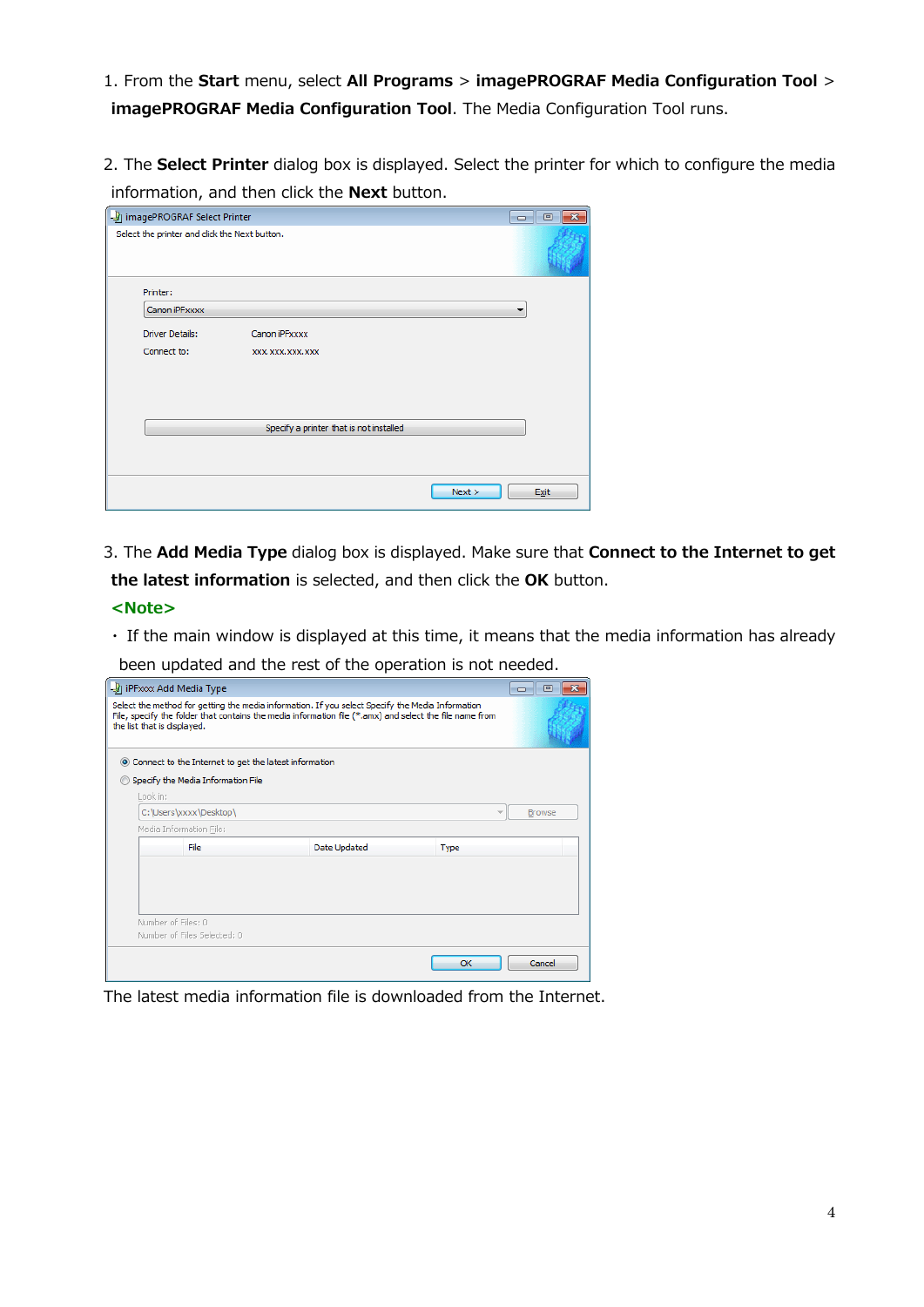#### ■ If the following message is displayed



If this message is displayed, the media information file could not be downloaded automatically from the Internet. Configure the settings using the following procedure.

(1) Open a web browser on a computer that can access the Internet, and access the Canon website.

(2) Download the media information file (.amx file) corresponding to the printer you want to update from the Canon website.

#### **<<Important>>**

・ Download the file that has the .amx extension. Files with the .amf extension cannot be used with this version of the Media Configuration Tool.

(3) Copy the downloaded media information file (.amx file) to the computer where the Media Configuration Tool is installed.

(4) Select **Specify the Media Information File** in the **Add Media Type** dialog box, and then click the **Browse** button.

| -31 iPFxxx Add Media Type                                                                                                                                                                                                                   |              | $\Box$      | 叵             |  |  |
|---------------------------------------------------------------------------------------------------------------------------------------------------------------------------------------------------------------------------------------------|--------------|-------------|---------------|--|--|
| Select the method for getting the media information. If you select Specify the Media Information<br>File, specify the folder that contains the media information file (*, amx) and select the file name from<br>the list that is displayed. |              |             |               |  |  |
| Connect to the Internet to get the latest information                                                                                                                                                                                       |              |             |               |  |  |
| Specify the Media Information File                                                                                                                                                                                                          |              |             |               |  |  |
| Look in:                                                                                                                                                                                                                                    |              |             |               |  |  |
| C:\Users\xxxx\Desktop\                                                                                                                                                                                                                      |              |             | <b>Browse</b> |  |  |
| Media Information File:                                                                                                                                                                                                                     |              |             |               |  |  |
| File                                                                                                                                                                                                                                        | Date Updated | <b>Type</b> |               |  |  |
|                                                                                                                                                                                                                                             |              |             |               |  |  |
|                                                                                                                                                                                                                                             |              |             |               |  |  |
| Number of Files: 0<br>Number of Files Selected: 0                                                                                                                                                                                           |              |             |               |  |  |
|                                                                                                                                                                                                                                             |              | OK          | Cancel        |  |  |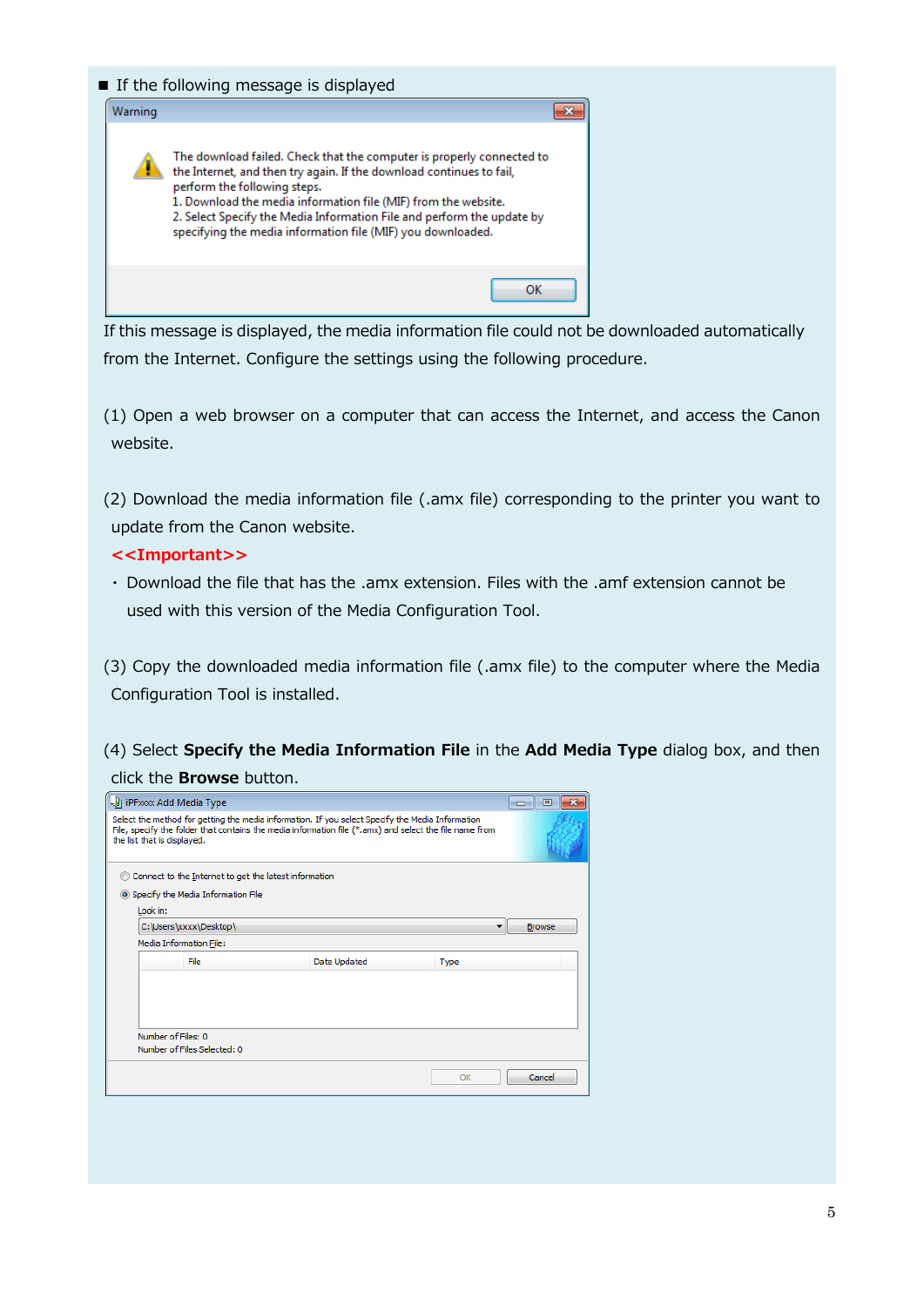(5) Select the folder that contains the media information file (.amx file), and then click the **OK** button.

| <b>Browse for Folder</b>                          |   |
|---------------------------------------------------|---|
|                                                   |   |
| $\blacktriangleleft$ $\mathbf{H}$ Local Disk (C:) | ▲ |
| PerfLogs<br>D                                     |   |
| Program Files<br>Ь                                |   |
| Users<br>◢                                        |   |
| <b>XXXX</b>                                       |   |
| Contacts<br>Desktop<br>My Documents               | Ξ |
| Downloads                                         |   |
| Favorites<br>Þ                                    |   |
| Links                                             |   |
| OK<br>Cancel                                      |   |

(6) The names of the media information files contained in the selected folder are displayed in the **Media Information File** field in the **Add Media Type** dialog box. Select the check box for the media information file name and click the **OK** button.

| iPFxxxx Add Media Type                            |                                                       |                                                                                                                                                                                                             |                               | 叵             |  |
|---------------------------------------------------|-------------------------------------------------------|-------------------------------------------------------------------------------------------------------------------------------------------------------------------------------------------------------------|-------------------------------|---------------|--|
| the list that is displayed.                       |                                                       | Select the method for getting the media information. If you select Specify the Media Information<br>File, specify the folder that contains the media information file (*.amx) and select the file name from |                               |               |  |
|                                                   | Connect to the Internet to get the latest information |                                                                                                                                                                                                             |                               |               |  |
|                                                   | Specify the Media Information File                    |                                                                                                                                                                                                             |                               |               |  |
| Look in:                                          |                                                       |                                                                                                                                                                                                             |                               |               |  |
|                                                   | C:\Users\xxxx\Desktop\                                |                                                                                                                                                                                                             | ▼                             | <b>Browse</b> |  |
|                                                   | Media Information File:                               |                                                                                                                                                                                                             |                               |               |  |
|                                                   | File                                                  | Date Updated                                                                                                                                                                                                | <b>Type</b>                   |               |  |
|                                                   | iPFxxxx-MIF-xx.amx                                    | xxxx/xx/xx xx:xx                                                                                                                                                                                            | Master Media Information File |               |  |
| Number of Files: 1<br>Number of Files Selected: 1 |                                                       |                                                                                                                                                                                                             |                               |               |  |
|                                                   |                                                       |                                                                                                                                                                                                             | OK                            | Cancel        |  |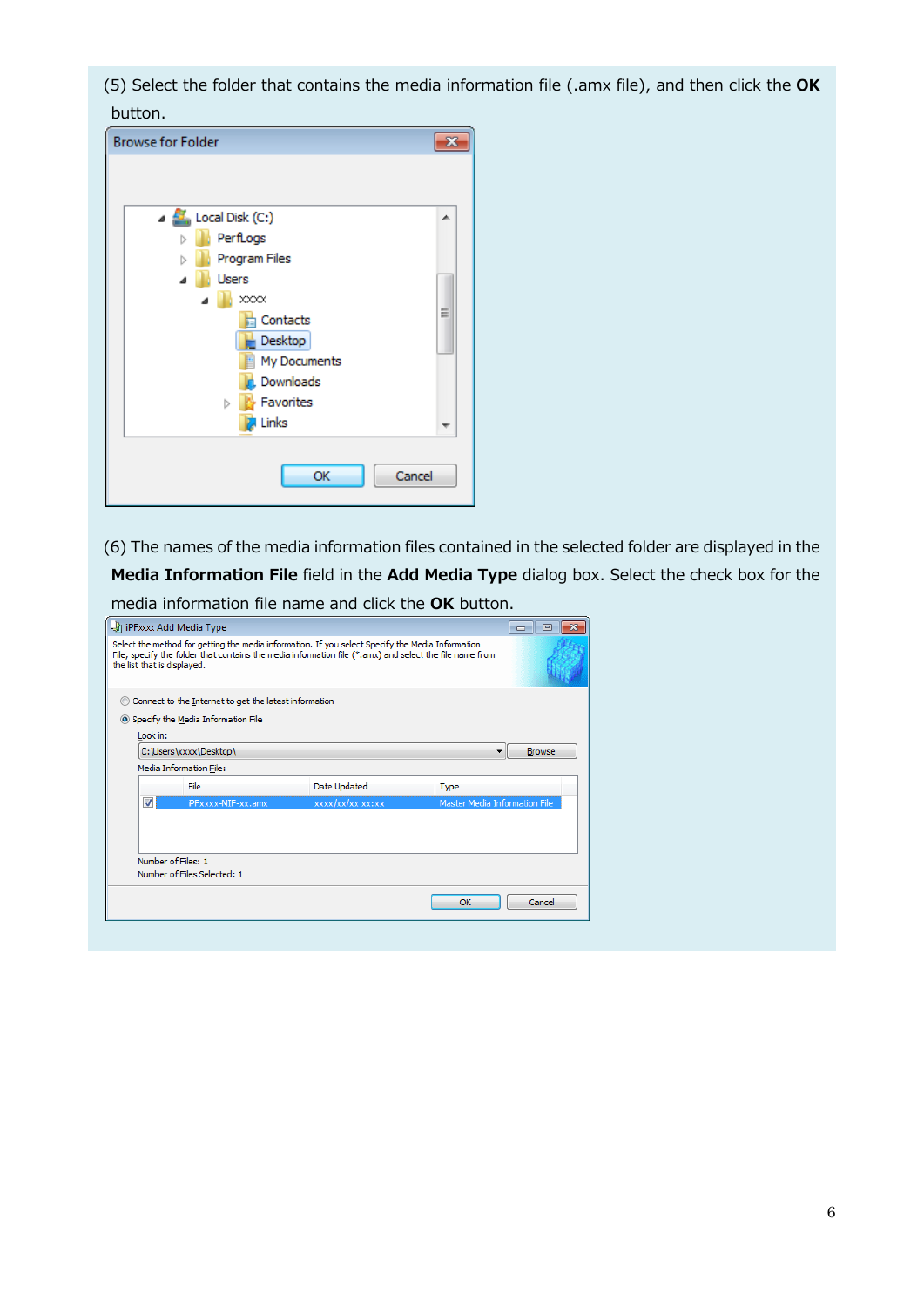4. The Media Configuration Tool main window is displayed. Click the **Add Genuine Paper** button.

| imagePROGRAF Media Configuration Tool iPFxxxx                                                                                                                                                 |
|-----------------------------------------------------------------------------------------------------------------------------------------------------------------------------------------------|
| <b>Add Genuine Paper:</b><br>Add new media types in the printer control panel and printer driver or edit existing media types, as<br>needed.                                                  |
| <b>Add and Edit Custom Paper:</b><br>Makes it possible to use custom paper (non-recommended paper) in the printer and printer driver.<br>Custom paper that has been added can also be edited. |
| <b>Link to Support Information:</b><br>Allows you to find the latest printer information, check for software updates, and browse other<br>information.                                        |
| <b>Link to User Manual:</b><br>Displays the printer user's manual.                                                                                                                            |
| About                                                                                                                                                                                         |
| $<$ Back<br>Exit                                                                                                                                                                              |

5. In the **Edit Media Types** dialog box, click the **Update** button.

| - iPFxxx Series Edit Media Types<br>叵<br>$\Box$ |                                                                                                                                                                                                            |               |                                                                                                                                                                                                                                                                                                                                                                                          |                                                                                                                    |           |   |
|-------------------------------------------------|------------------------------------------------------------------------------------------------------------------------------------------------------------------------------------------------------------|---------------|------------------------------------------------------------------------------------------------------------------------------------------------------------------------------------------------------------------------------------------------------------------------------------------------------------------------------------------------------------------------------------------|--------------------------------------------------------------------------------------------------------------------|-----------|---|
|                                                 | Change the settings as desired, and then dick the Update button.<br>Media Type information in the printer control panel and in the printer driver will not be updated until<br>you dick the Update button. |               |                                                                                                                                                                                                                                                                                                                                                                                          |                                                                                                                    |           |   |
|                                                 | Media Type:                                                                                                                                                                                                |               |                                                                                                                                                                                                                                                                                                                                                                                          |                                                                                                                    |           |   |
|                                                 | Paper Category                                                                                                                                                                                             | <b>Status</b> | Name in Printer Driver                                                                                                                                                                                                                                                                                                                                                                   | Name on Printer Control Panel                                                                                      |           |   |
|                                                 | Plain Paper<br><b>Coated Paper</b><br>Photo Paper<br>Proofing Paper<br>Sign/CAD Paper<br>Special<br>All                                                                                                    |               | Plain Paper<br>Universal Bond Paper<br>Canon Premium Plain Paper 80<br>Canon PremPlainPpr80(Brdrlss Prem80forBrdrlss<br>Plain Paper (High Grade)<br>All Plain Paper Conserve MBK<br>Canon Matte Coated Paper 9 Matte Coated 90<br>Canon Coated Paper<br>Canon Hi Resolution Coated B Hi ResCtd Bond<br>Canon Opague White Paper 1 Opague Paper 120<br>Mark Carlos Daniel HADE, Mark Carl | Plain Paper<br><b>Universal Bond</b><br>PremPlainPor 80<br>Plain Paper HG<br>PlainP ConsMBK<br><b>Coated Paper</b> |           | Ę |
|                                                 | Add                                                                                                                                                                                                        |               | Delete<br>Rename                                                                                                                                                                                                                                                                                                                                                                         |                                                                                                                    | Show/Hide |   |
|                                                 |                                                                                                                                                                                                            |               |                                                                                                                                                                                                                                                                                                                                                                                          | Update                                                                                                             | Cancel    |   |

6. The **Confirm Update** dialog box is displayed. Configure **Update Target** and click the **Execute**

button. The printer control panel and printer driver media information is updated.

| i iPFxxxx Confirm Update       |                                                                                                                                                                                  | 同<br>$\blacksquare$ |
|--------------------------------|----------------------------------------------------------------------------------------------------------------------------------------------------------------------------------|---------------------|
| Execute button.                | Updates the media types in the printer control panel and printer driver.<br>Check that the printer is switched on and that there are no print jobs in progress and then dick the |                     |
| <b>Update Target</b>           |                                                                                                                                                                                  |                     |
|                                | O Update the printer control panel and printer driver [Recommended]                                                                                                              |                     |
| Update the printer driver only |                                                                                                                                                                                  |                     |
| Printer:                       | Canon iPFxxxx                                                                                                                                                                    |                     |
| Driver:                        | Canon iPFxxxx                                                                                                                                                                    |                     |
| Connect to:                    | IP XXX.XXX.XXX.XXX                                                                                                                                                               |                     |
|                                | Media information registered in the printer control panel will be overwritten.<br>Click the Cancel button to not update the information.                                         |                     |
|                                | Execute ><br>$<$ Back                                                                                                                                                            | Cancel              |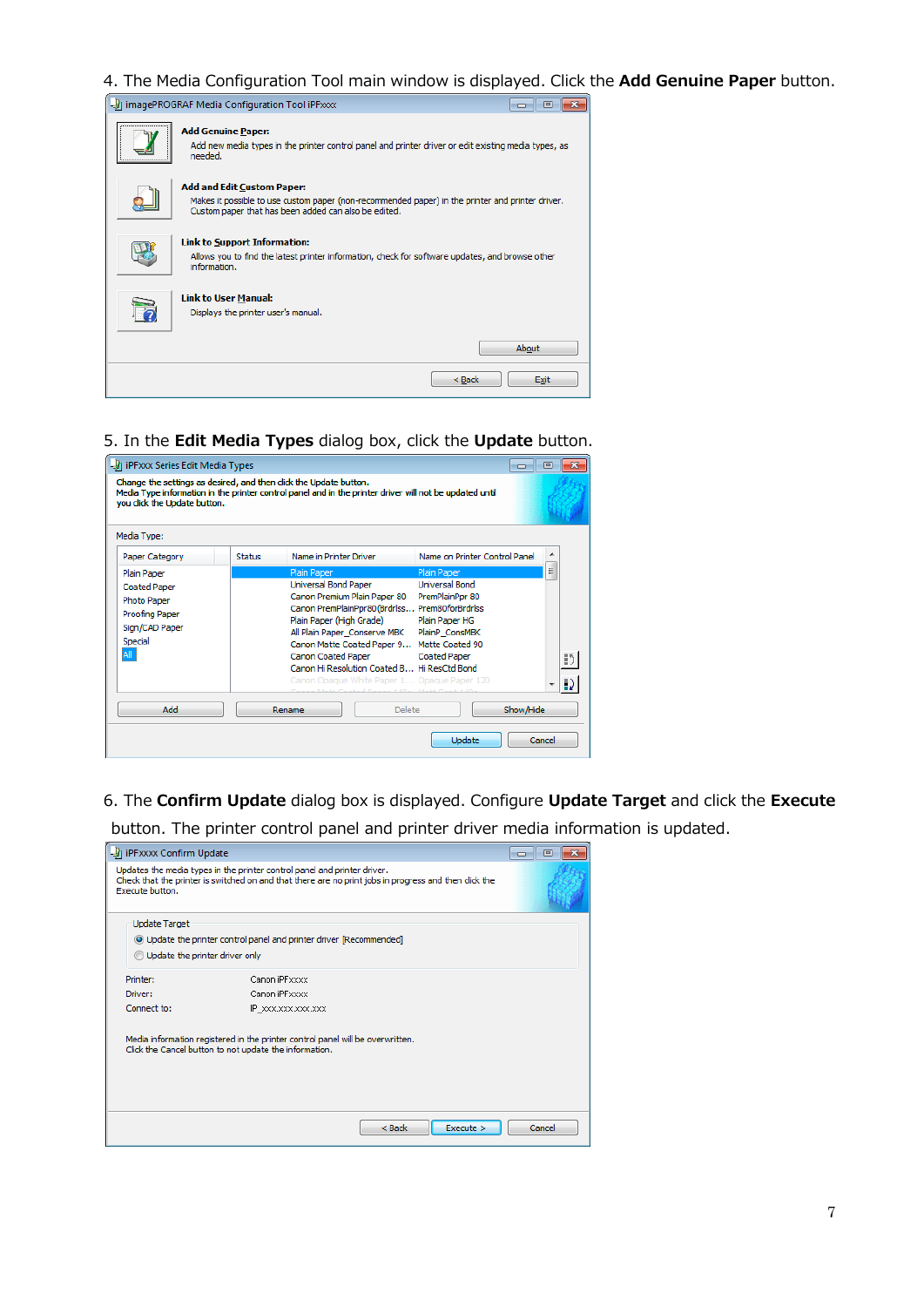#### <span id="page-7-0"></span> **<Note>**

- ・ You should normally select **Update the printer control panel and printer driver**.
- 7. The following message is displayed.



 If you want to save the current media information in a file, click the **Yes** button. If you do not want to save it, click the **No** button.

## **<Note>**

- ・ The media information is saved as a media information file (.amx file).
- ・ You can apply the same media information as the current computer on another computer by importing this saved media information file on the other computer.

 Refer to [3. Applying a Saved Media Information File On Another Computer](#page-13-0) for details on how to import a saved media information file on another computer.

# 2-2. If You Are Applying New Media Information Files

When a new media information file (.amx file) is released by Canon, apply the media information to the printer control panel and printer driver using the following procedure.

- **<<Important>>**
- ・ Do not perform printing on the printer or turn off the printer while you are configuring the media information.
- ・ When you apply a media information file, the media type display order and other settings return to their default values. Reconfigure these settings again after applying the media information file.

1. From the **Start** menu, select **All Programs** > **imagePROGRAF Media Configuration Tool** > **imagePROGRAF Media Configuration Tool**. The Media Configuration Tool runs.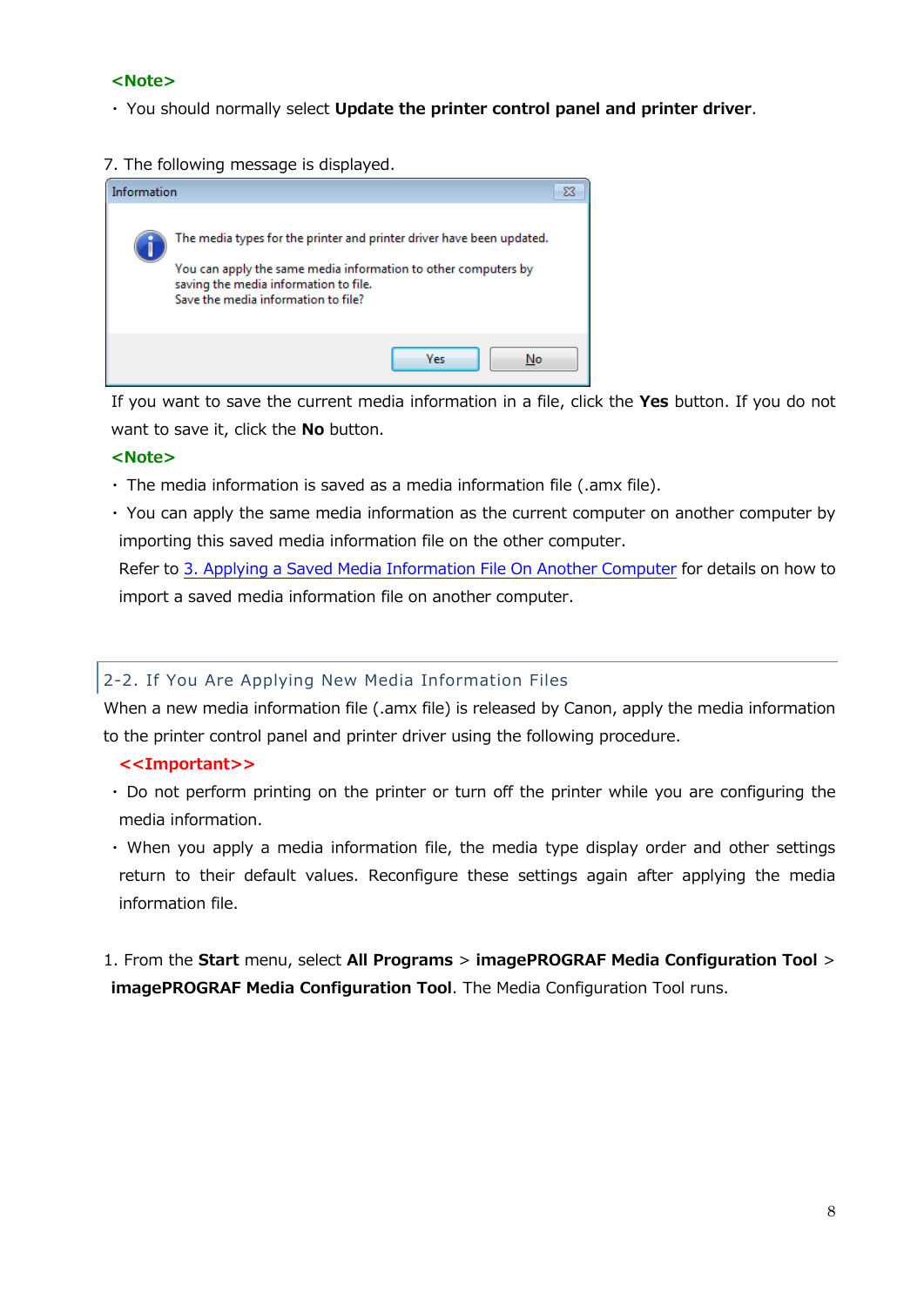2. The **Select Printer** dialog box is displayed. Select the printer for which to update the media information, and then click the **Next** button.

| ImagePROGRAF Select Printer                   |                                         |        | 回<br>$\Box$ |
|-----------------------------------------------|-----------------------------------------|--------|-------------|
| Select the printer and click the Next button. |                                         |        |             |
| Printer:                                      |                                         |        |             |
| Canon iPFxxxx                                 |                                         |        | ▼           |
| <b>Driver Details:</b>                        | Canon iPFxxxx                           |        |             |
| Connect to:                                   | XXX, XXX, XXX, XXX                      |        |             |
|                                               |                                         |        |             |
|                                               |                                         |        |             |
|                                               |                                         |        |             |
|                                               | Specify a printer that is not installed |        |             |
|                                               |                                         |        |             |
|                                               |                                         | Next > | Exit        |

3. The Media Configuration Tool main window is displayed. Click the **Add Genuine Paper** button.

| imagePROGRAF Media Configuration Tool iPFxxxx                                                                                                                                                 |
|-----------------------------------------------------------------------------------------------------------------------------------------------------------------------------------------------|
| <b>Add Genuine Paper:</b><br>Add new media types in the printer control panel and printer driver or edit existing media types, as<br>needed.                                                  |
| <b>Add and Edit Custom Paper:</b><br>Makes it possible to use custom paper (non-recommended paper) in the printer and printer driver.<br>Custom paper that has been added can also be edited. |
| <b>Link to Support Information:</b><br>Allows you to find the latest printer information, check for software updates, and browse other<br>information.                                        |
| <b>Link to User Manual:</b><br>Displays the printer user's manual.                                                                                                                            |
| About                                                                                                                                                                                         |
| $Back$<br>Exit                                                                                                                                                                                |

#### **<Note>**

・ If the **Add Media Type** dialog box is displayed instead of the main window at this time, configure the settings by referring to [2-1. If You Have Installed the Media Configuration Tool.](#page-2-0)

When a newer version of media information file than the media information file that is applied to your printer driver is released on the Canon website, the following message is displayed. To update the media information, click the **OK** button.

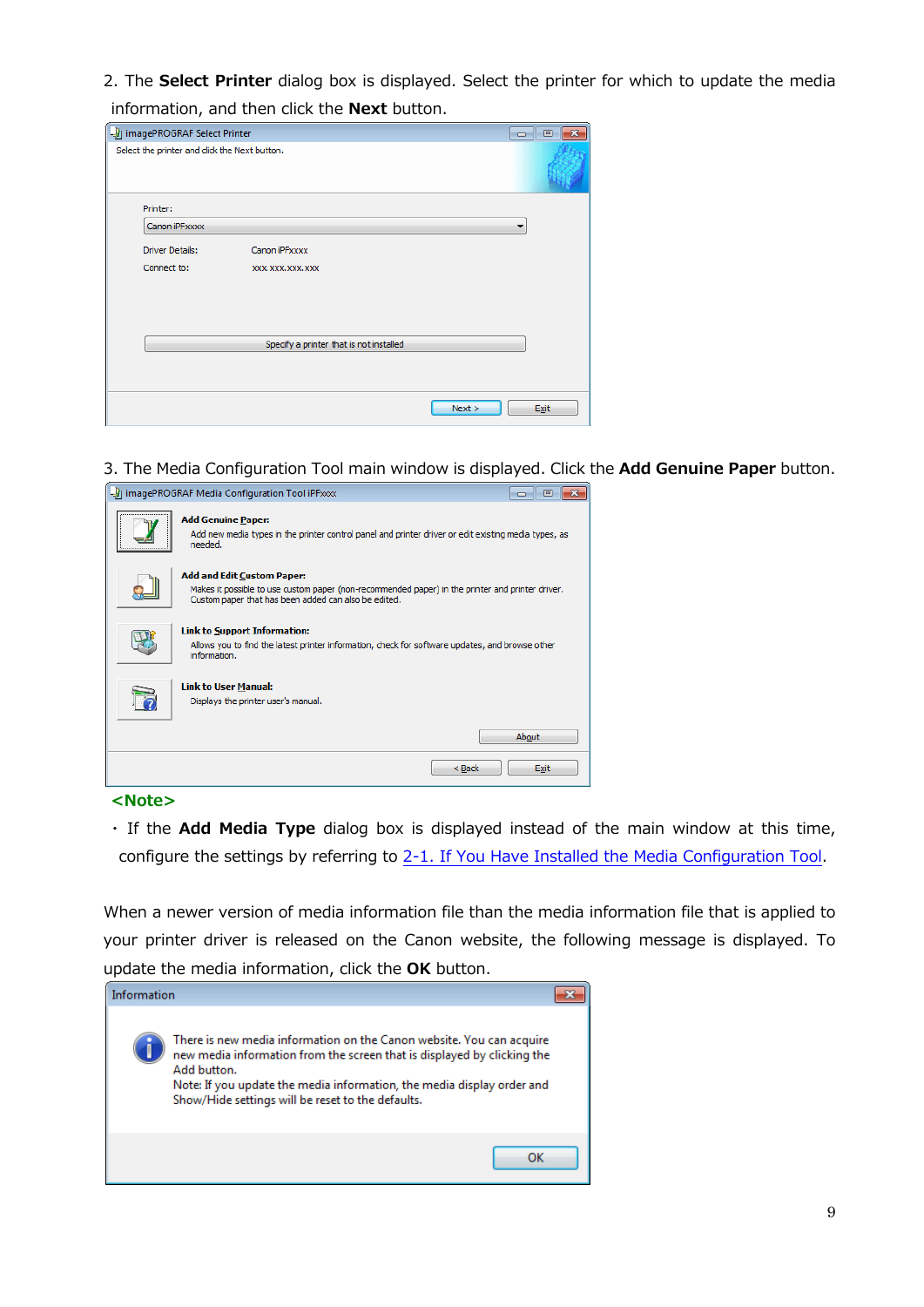#### **<<Important>>**

- ・ When you update the media information, the paper display order and **Show/Hide** settings return to their default values.
- 4. The **Edit Media Types** dialog box is displayed. Click the **Add** button.

| Change the settings as desired, and then click the Update button.<br>you click the Update button.<br>Media Type: |               | Media Type information in the printer control panel and in the printer driver will not be updated until                                                                                                                                                                                                                                                                                |                                                                                                                    |        |
|------------------------------------------------------------------------------------------------------------------|---------------|----------------------------------------------------------------------------------------------------------------------------------------------------------------------------------------------------------------------------------------------------------------------------------------------------------------------------------------------------------------------------------------|--------------------------------------------------------------------------------------------------------------------|--------|
| Paper Category                                                                                                   | <b>Status</b> | Name in Printer Driver                                                                                                                                                                                                                                                                                                                                                                 | Name on Printer Control Panel                                                                                      |        |
| Plain Paper<br><b>Coated Paper</b><br>Photo Paper<br>Proofing Paper<br>Sign/CAD Paper<br>Special<br>All          |               | Plain Paper<br>Universal Bond Paper<br>Canon Premium Plain Paper 80<br>Canon PremPlainPpr80(Brdrlss Prem80forBrdrlss<br>Plain Paper (High Grade)<br>All Plain Paper_Conserve MBK<br>Canon Matte Coated Paper 9 Matte Coated 90<br>Canon Coated Paper<br>Canon Hi Resolution Coated B Hi ResCtd Bond<br>Canon Opague White Paper 1 Opague Paper 120<br>LE MOULLED MULLER SAME AND LE MO | Plain Paper<br><b>Universal Bond</b><br>PremPlainPpr 80<br>Plain Paper HG<br>PlainP ConsMBK<br><b>Coated Paper</b> | 티      |
| Add                                                                                                              |               | Delete<br>Rename                                                                                                                                                                                                                                                                                                                                                                       | Show/Hide                                                                                                          |        |
|                                                                                                                  |               |                                                                                                                                                                                                                                                                                                                                                                                        | Update                                                                                                             | Cancel |

5. Make sure that **Connect to the Internet to get the latest information** is selected, and then

#### click the **OK** button.

| -31 iPFxxxx Add Media Type                                                                                                                                                                                         |              |             | 叵<br>$\Box$   |
|--------------------------------------------------------------------------------------------------------------------------------------------------------------------------------------------------------------------|--------------|-------------|---------------|
| Select the method for getting the media information to add.<br>Note: The media type information will not be updated until you dick Update on the subsequent Edit<br>Media Type Information screen in this process. |              |             |               |
| Connect to the Internet to get the latest information<br>o                                                                                                                                                         |              |             |               |
| Specify the Media Information File                                                                                                                                                                                 |              |             |               |
| Look in:                                                                                                                                                                                                           |              |             |               |
| C:\Users\xxxx\Desktop\                                                                                                                                                                                             |              |             | <b>Browse</b> |
| Media Information File:                                                                                                                                                                                            |              |             |               |
| File                                                                                                                                                                                                               | Date Updated | <b>Type</b> |               |
|                                                                                                                                                                                                                    |              |             |               |
|                                                                                                                                                                                                                    |              |             |               |
| Number of Files: 0                                                                                                                                                                                                 |              |             |               |
| Number of Files Selected: 0                                                                                                                                                                                        |              |             |               |
|                                                                                                                                                                                                                    |              | OK          | Cancel        |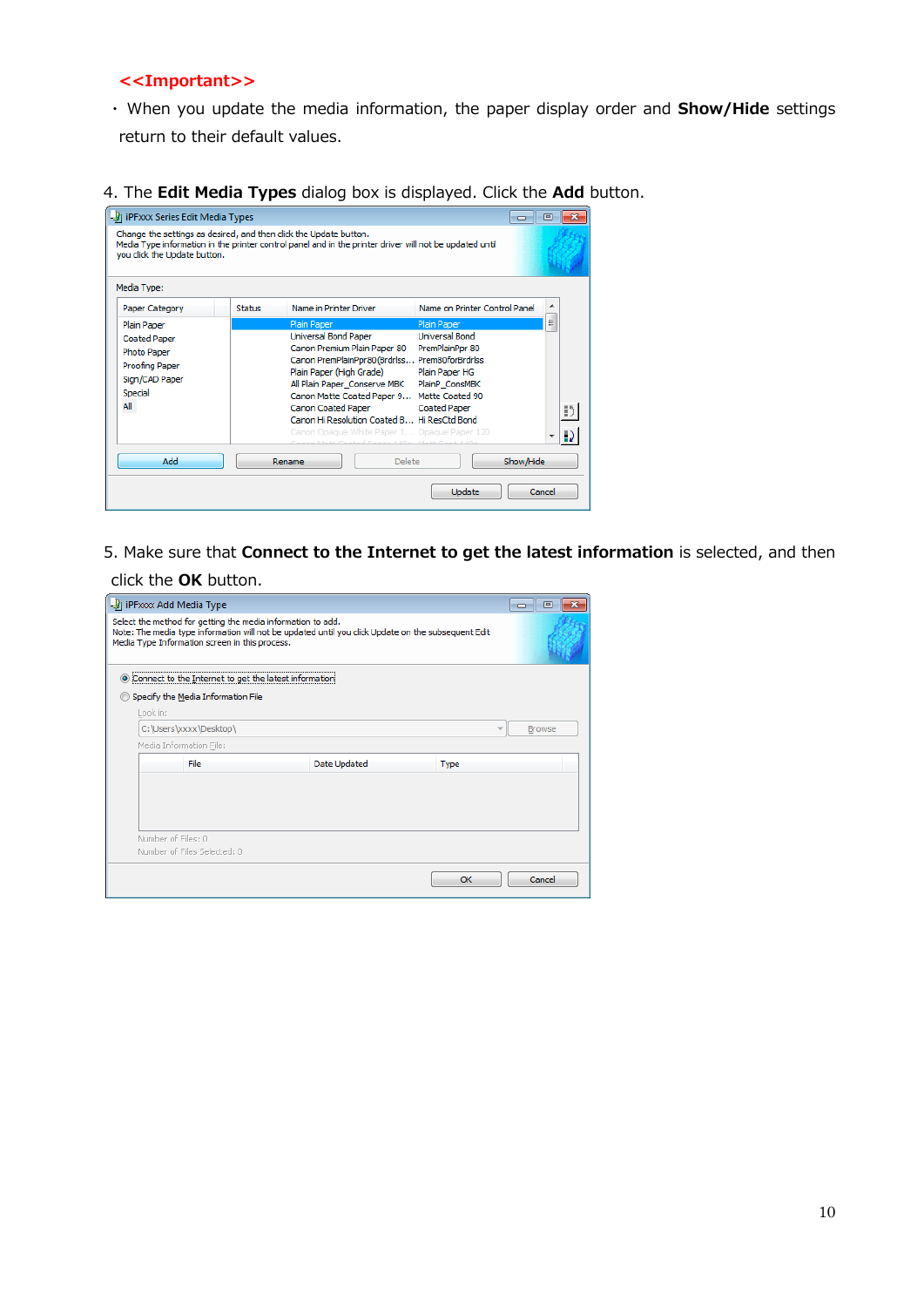If the following message is displayed at this time, the latest media information is already applied to your printer driver. There is normally no need to update. To exit without updating, click the **No** button. To continue with the update, click the **Yes** button.



#### **<<Important>>**

・ When you update the media information, the paper display order and **Show/Hide** settings return to their default values.



If this message is displayed, the media information file could not be downloaded automatically from the Internet. Configure the settings using the following procedure.

(1) Open a web browser on a computer that can access the Internet, and access the Canon website.

(2) Download the media information file (.amx file) corresponding to the printer you want to update from the Canon website.

#### **<<Important>>**

・ Download the file that has the .amx extension. Files with the .amf extension cannot be used with this version of the Media Configuration Tool.

(3) Copy the downloaded media information file (.amx file) to the computer where the Media Configuration Tool is installed.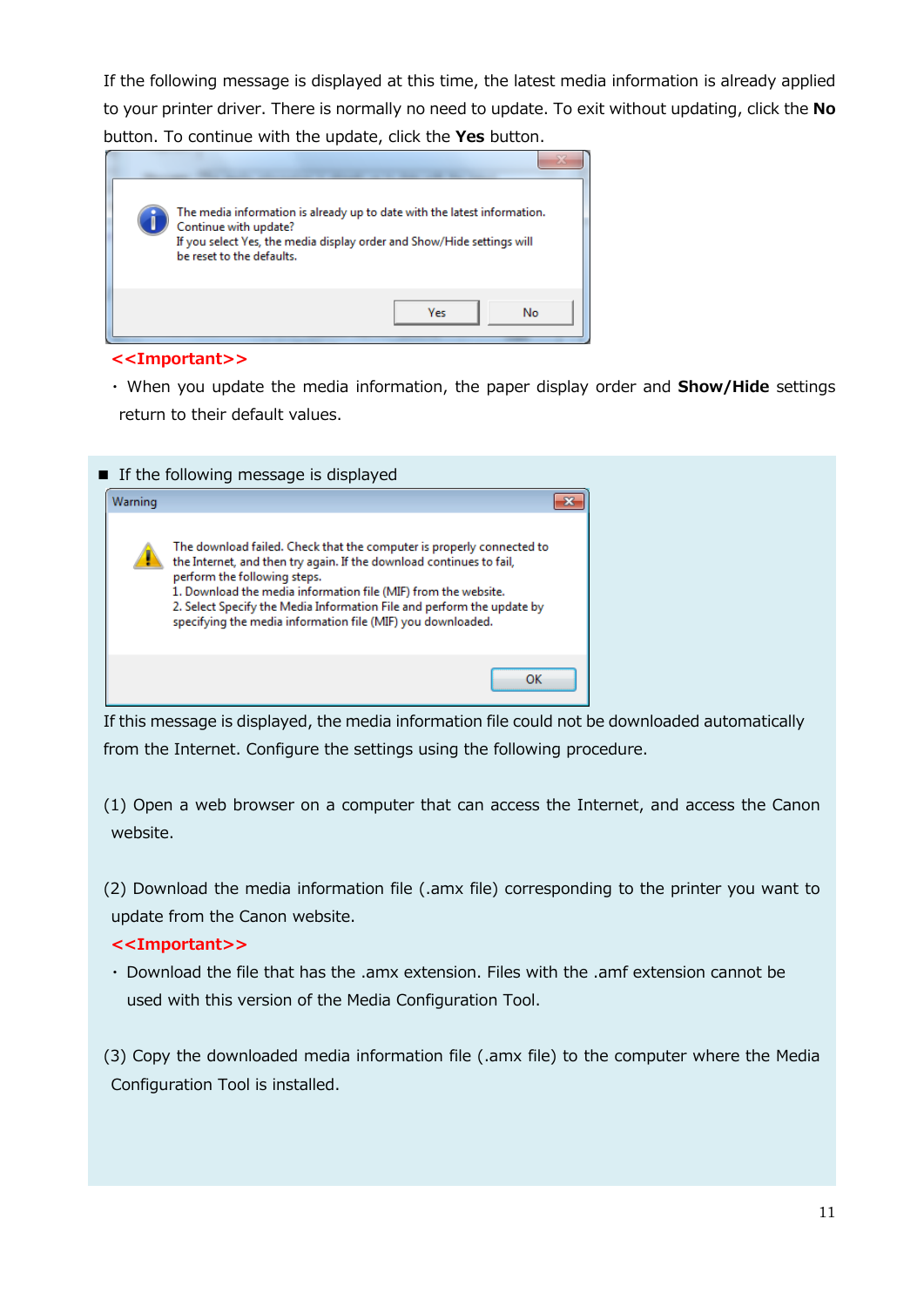(4) Select **Specify the Media Information File** in the **Add Media Type** dialog box, and then

click the **Browse** button.

| I iPFxxx Add Media Type                                                                                                                                                                                            |              |             | $\blacksquare$<br>$\Box$ |
|--------------------------------------------------------------------------------------------------------------------------------------------------------------------------------------------------------------------|--------------|-------------|--------------------------|
| Select the method for getting the media information to add.<br>Note: The media type information will not be updated until you dick Update on the subsequent Edit<br>Media Type Information screen in this process. |              |             |                          |
| Connect to the Internet to get the latest information                                                                                                                                                              |              |             |                          |
| Specify the Media Information File                                                                                                                                                                                 |              |             |                          |
| Look in:                                                                                                                                                                                                           |              |             |                          |
| C:\Users\xxxx\Desktop\                                                                                                                                                                                             |              |             | <b>Browse</b>            |
| Media Information File:                                                                                                                                                                                            |              |             |                          |
| File                                                                                                                                                                                                               | Date Updated | <b>Type</b> |                          |
|                                                                                                                                                                                                                    |              |             |                          |
| Number of Files: 0<br>Number of Files Selected: 0                                                                                                                                                                  |              |             |                          |
|                                                                                                                                                                                                                    |              | OK          | Cancel                   |

(5) Select the folder that contains the media information file (.amx file), and then click the **OK** button.

| <b>Browse for Folder</b>                                                                                           |   |
|--------------------------------------------------------------------------------------------------------------------|---|
| $\blacktriangleleft$ $\mathbf{H}$ Local Disk (C:)<br>PerfLogs<br>ь                                                 | ┻ |
| Program Files<br>Þ<br>Users<br>XXXX<br>Contacts<br>Desktop<br>My Documents<br>Downloads<br>Favorites<br>Þ<br>Links | Ξ |
| ОК<br>Cancel                                                                                                       |   |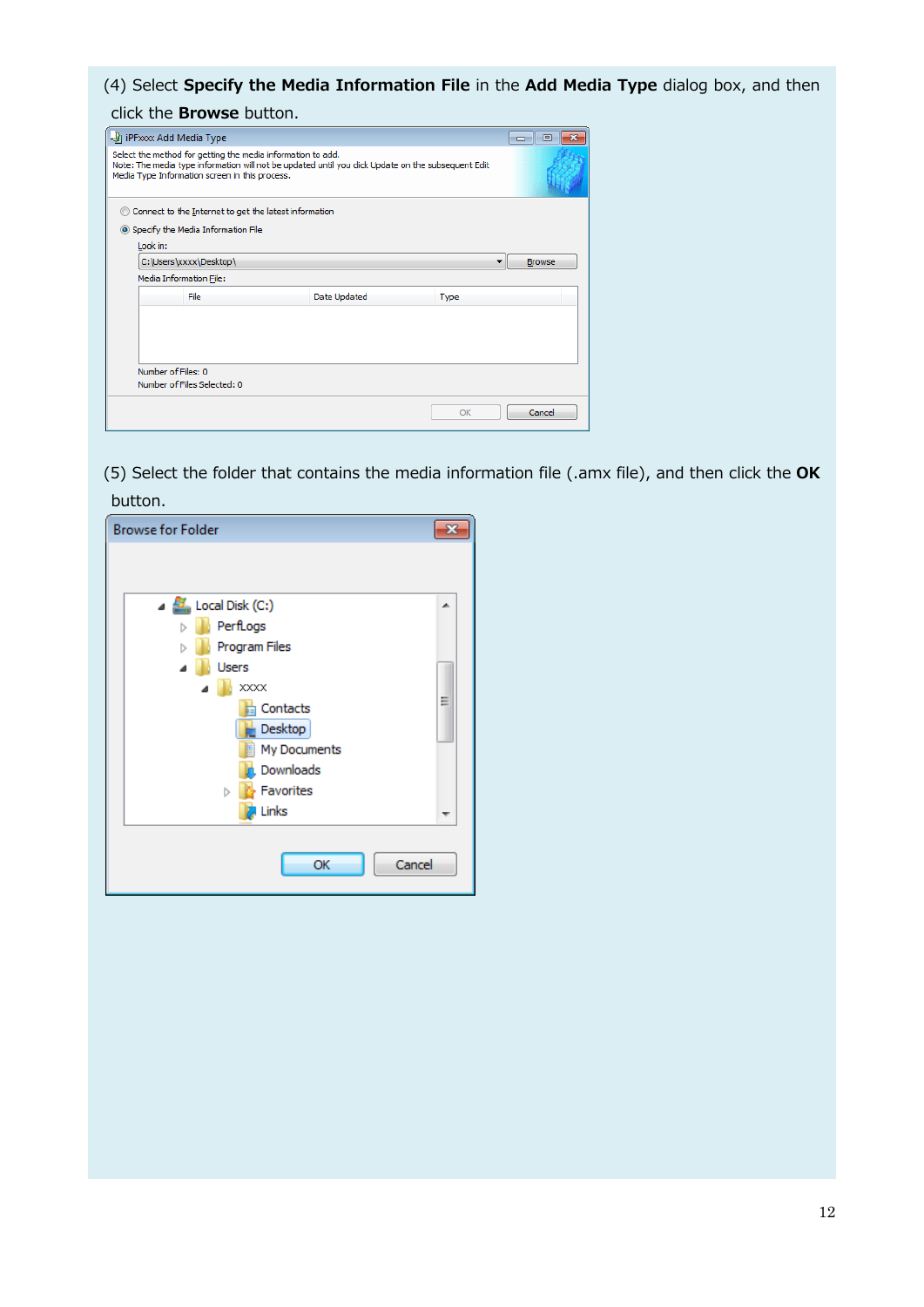(6) The names of the media information files contained in the selected folder are displayed in the **Media Information File** field in the **Add Media Type** dialog box. Select the check box for the media information file name and click the **OK** button.

|          | -31 iPFxxx Add Media Type<br>Select the method for getting the media information to add.<br>Note: The media type information will not be updated until you dick Update on the subsequent Edit<br>Media Type Information screen in this process. |                   |                               | 同<br>$\Box$   |
|----------|-------------------------------------------------------------------------------------------------------------------------------------------------------------------------------------------------------------------------------------------------|-------------------|-------------------------------|---------------|
|          |                                                                                                                                                                                                                                                 |                   |                               |               |
|          | Connect to the Internet to get the latest information                                                                                                                                                                                           |                   |                               |               |
|          | Specify the Media Information File                                                                                                                                                                                                              |                   |                               |               |
| Look in: |                                                                                                                                                                                                                                                 |                   |                               |               |
|          | C:\Users\xxxx\Desktop\                                                                                                                                                                                                                          |                   |                               | <b>Browse</b> |
|          | Media Information File:                                                                                                                                                                                                                         |                   |                               |               |
|          | File                                                                                                                                                                                                                                            | Date Updated      | <b>Type</b>                   |               |
|          | iPFxxxx-MIF-xx.amx                                                                                                                                                                                                                              | xxxxx/xx/xx xx:xx | Master Media Information File |               |
|          |                                                                                                                                                                                                                                                 |                   |                               |               |
|          |                                                                                                                                                                                                                                                 |                   |                               |               |
|          | Number of Files: 1                                                                                                                                                                                                                              |                   |                               |               |
|          | Number of Files Selected: 1                                                                                                                                                                                                                     |                   |                               |               |
|          |                                                                                                                                                                                                                                                 |                   |                               |               |
|          |                                                                                                                                                                                                                                                 |                   | OK                            | Cancel        |

- 6. Click **OK** when the confirmation message is displayed.
- **July iPFxxx Series Edit Media Types**  $\boxed{\circ}$   $\boxed{\circ}$   $\boxed{\circ}$ Change the settings as desired, and then dick the Update button.<br>Media Type information in the printer control panel and in the printer driver will not be updated until<br>you dick the Update button. Media Type: Name on Printer Control Panel  $\overline{\phantom{a}}$ Paper Category Status Name in Printer Driver  $\begin{array}{c} \begin{array}{c} \begin{array}{c} \end{array} \end{array} \end{array}$ Plain Paper Universal Bond Paper Universal Bond **Coated Paper** Canon Premium Plain Paper 80 PremPlainPpr 80 Photo Paper Canon PremPlainPpr80(Brdrlss... Prem80forBrdrlss Proofing Paper Plain Paper (High Grade) Plain Paper HG Sign/CAD Paper All Plain Paper\_Conserve MBK PlainP\_ConsMBK Special Canon Matte Coated Paper 9... Matte Coated 90 All 1 Canon Coated Paper **Coated Paper**  $\left| \cdot \right\rangle$ Canon Hi Resolution Coated B... Hi ResCtd Bond Ð Add Rename Delete Show/Hide  $\overline{\phantom{a}}$  $\overline{\phantom{a}}$ Update Cancel
- 7. In the **Edit Media Types** dialog box, click the **Update** button.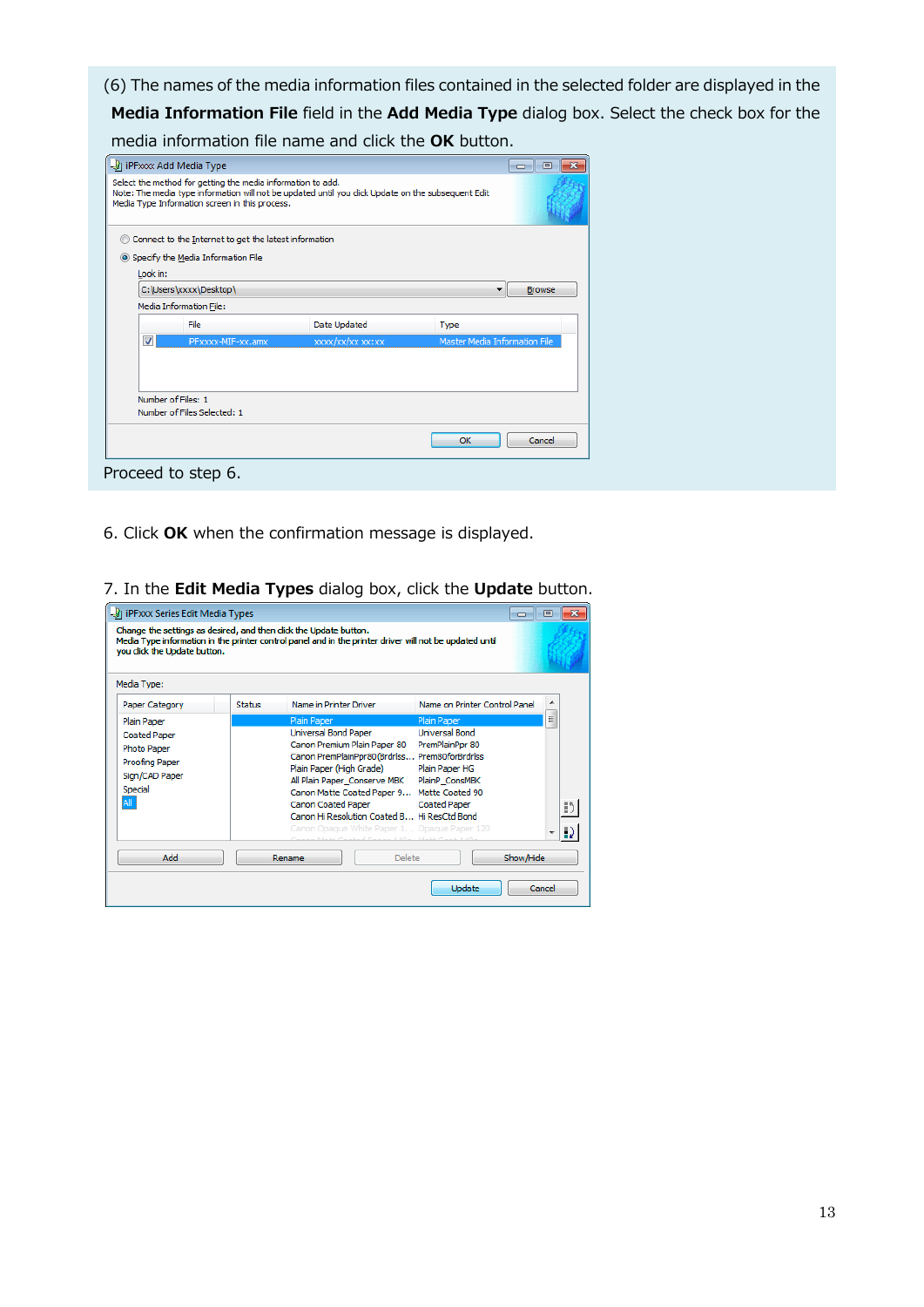#### <span id="page-13-0"></span>8. The **Confirm Update** dialog box is displayed. Configure **Update Target** and click the **Execute**

button. The printer control panel and printer driver media information is updated.

| -31 iPFxxxx Confirm Update                                                                                                                                                                          | E<br>$\Box$                                                                                                                              |        |
|-----------------------------------------------------------------------------------------------------------------------------------------------------------------------------------------------------|------------------------------------------------------------------------------------------------------------------------------------------|--------|
| Updates the media types in the printer control panel and printer driver.<br>Check that the printer is switched on and that there are no print jobs in progress and then dick the<br>Execute button. |                                                                                                                                          |        |
| <b>Update Target</b>                                                                                                                                                                                |                                                                                                                                          |        |
|                                                                                                                                                                                                     | O Update the printer control panel and printer driver [Recommended]                                                                      |        |
| Update the printer driver only                                                                                                                                                                      |                                                                                                                                          |        |
| Printer:                                                                                                                                                                                            | Canon iPFxxxx                                                                                                                            |        |
| Driver:                                                                                                                                                                                             | Canon iPFxxxx                                                                                                                            |        |
| Connect to:                                                                                                                                                                                         | IP XXX.XXX.XXX.XXX                                                                                                                       |        |
|                                                                                                                                                                                                     | Media information registered in the printer control panel will be overwritten.<br>Click the Cancel button to not update the information. |        |
|                                                                                                                                                                                                     | Execute<br>$<$ Back                                                                                                                      | Cancel |

#### **<Note>**

- ・ You should normally select **Update the printer control panel and printer driver**.
- 9. The following message is displayed.

| Information |                                                                                                                                                                                                                         |  |
|-------------|-------------------------------------------------------------------------------------------------------------------------------------------------------------------------------------------------------------------------|--|
|             | The media types for the printer and printer driver have been updated.<br>You can apply the same media information to other computers by<br>saving the media information to file.<br>Save the media information to file? |  |
|             | Yes<br>No                                                                                                                                                                                                               |  |

If you want to save the current media information in a file, click the **Yes** button. If you do not want to save it, click the **No** button.

#### **<Note>**

- ・ The media information is saved as a media information file (.amx file).
- ・ You can apply the same media information as the current computer on another computer by importing this saved media information file on the other computer. Refer to [3. Applying a Saved Media Information File On Another Computer](#page-13-0) for details on how to import a saved media information file on another computer.

# **3. Applying a Saved Media Information File On Another Computer**

You can import and use the media information file you saved from your computer on other printers and computer by using the following procedure.

1. Copy the saved media information file (.amx) onto the other computer.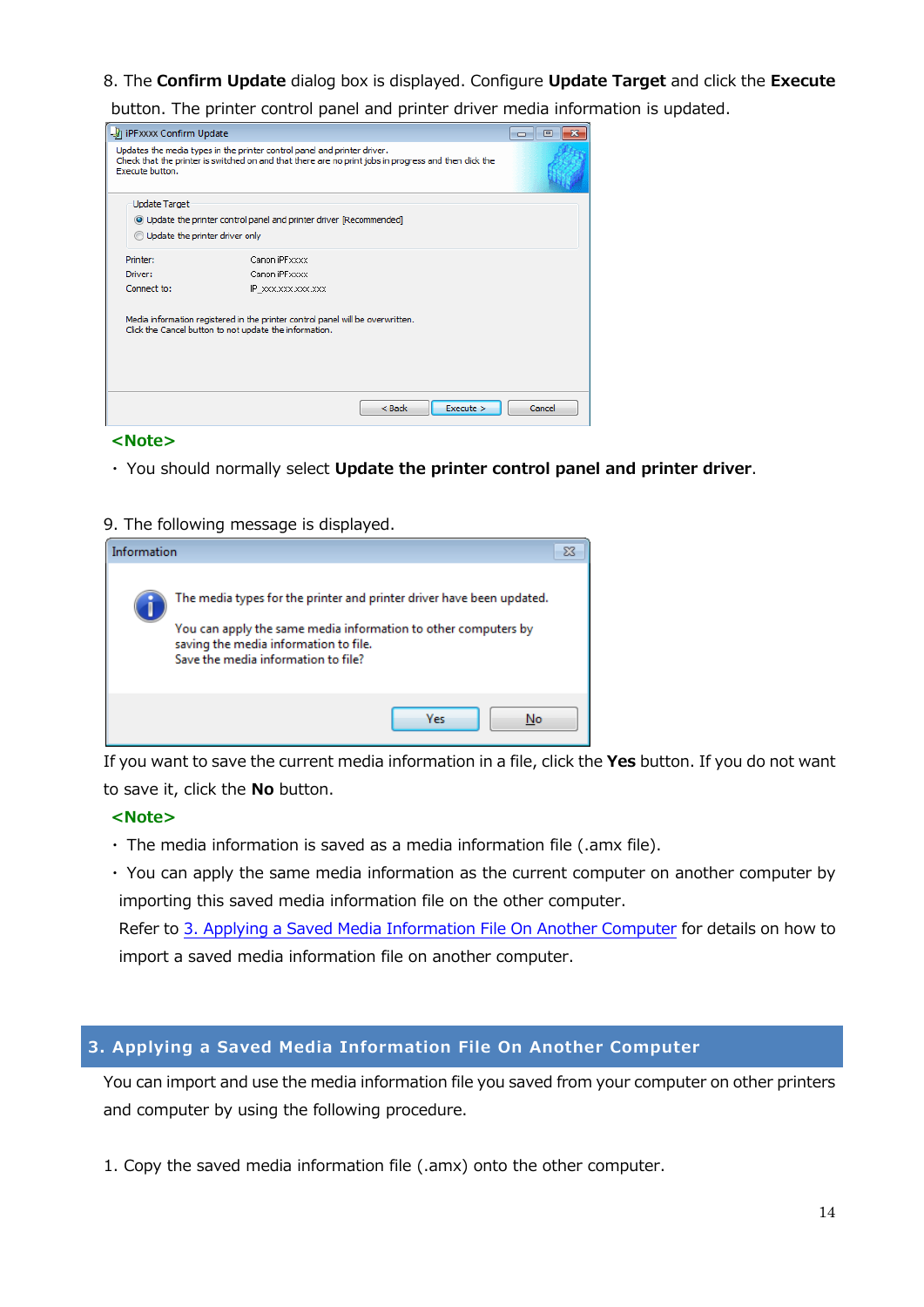- 2. Install and run the Media Configuration Tool on the other computer.
- 3. Select the printer in the **Select Printer** dialog box, and then click the **Next** button.

#### **<Note>**

- ・ Select the printer model that matches the media information file you are attempting to import.
- 4. Select **Specify the Media Information File** in the **Add Media Type** dialog box, click the **Browse** button, and then specify the folder that contains the .amx file you copied.

Select the check box for the media information file name and click the OK button.

|                                                                                                                                                                                                                                            | -31 iPFxxxx Add Media Type                            |                             |                               | 同<br>المصد |  |
|--------------------------------------------------------------------------------------------------------------------------------------------------------------------------------------------------------------------------------------------|-------------------------------------------------------|-----------------------------|-------------------------------|------------|--|
| Select the method for getting the media information. If you select Specify the Media Information<br>File, specify the folder that contains the media information file (*,amx) and select the file name from<br>the list that is displayed. |                                                       |                             |                               |            |  |
|                                                                                                                                                                                                                                            | Connect to the Internet to get the latest information |                             |                               |            |  |
|                                                                                                                                                                                                                                            | Specify the Media Information File                    |                             |                               |            |  |
|                                                                                                                                                                                                                                            | Look in:                                              |                             |                               |            |  |
|                                                                                                                                                                                                                                            | C:\Users\xxxx\Desktop\<br>٠                           |                             |                               |            |  |
|                                                                                                                                                                                                                                            | Media Information File:                               |                             |                               |            |  |
|                                                                                                                                                                                                                                            | File                                                  | Date Updated                | Type                          |            |  |
| $\overline{\mathcal{A}}$                                                                                                                                                                                                                   | iPFxxxx-MIF-xx.amx                                    | $\frac{2}{x}$ xxx xx xx xxx | Master Media Information File |            |  |
|                                                                                                                                                                                                                                            | Number of Files: 1<br>Number of Files Selected: 1     |                             |                               |            |  |
|                                                                                                                                                                                                                                            |                                                       |                             | OK                            | Cancel     |  |

#### **<Note>**

- ・ If the Media Configuration Tool main window is displayed at this time, click the **Add Genuine**  Paper button, and then click the Add button on the screen that opens.
- 5. Click **OK** when the confirmation message is displayed.
- 6. The Media Configuration Tool main window is displayed. Click the **Add Genuine Paper** button.

| imagePROGRAF Media Configuration Tool iPFxxxx                                                                                                                                                 | E     |  |
|-----------------------------------------------------------------------------------------------------------------------------------------------------------------------------------------------|-------|--|
| <br><b>Add Genuine Paper:</b><br>Add new media types in the printer control panel and printer driver or edit existing media types, as<br>needed.                                              |       |  |
| <b>Add and Edit Custom Paper:</b><br>Makes it possible to use custom paper (non-recommended paper) in the printer and printer driver.<br>Custom paper that has been added can also be edited. |       |  |
| <b>Link to Support Information:</b><br>Allows you to find the latest printer information, check for software updates, and browse other<br>information.                                        |       |  |
| <b>Link to User Manual:</b><br>Displays the printer user's manual.                                                                                                                            |       |  |
|                                                                                                                                                                                               | About |  |
| $Back$                                                                                                                                                                                        | Exit  |  |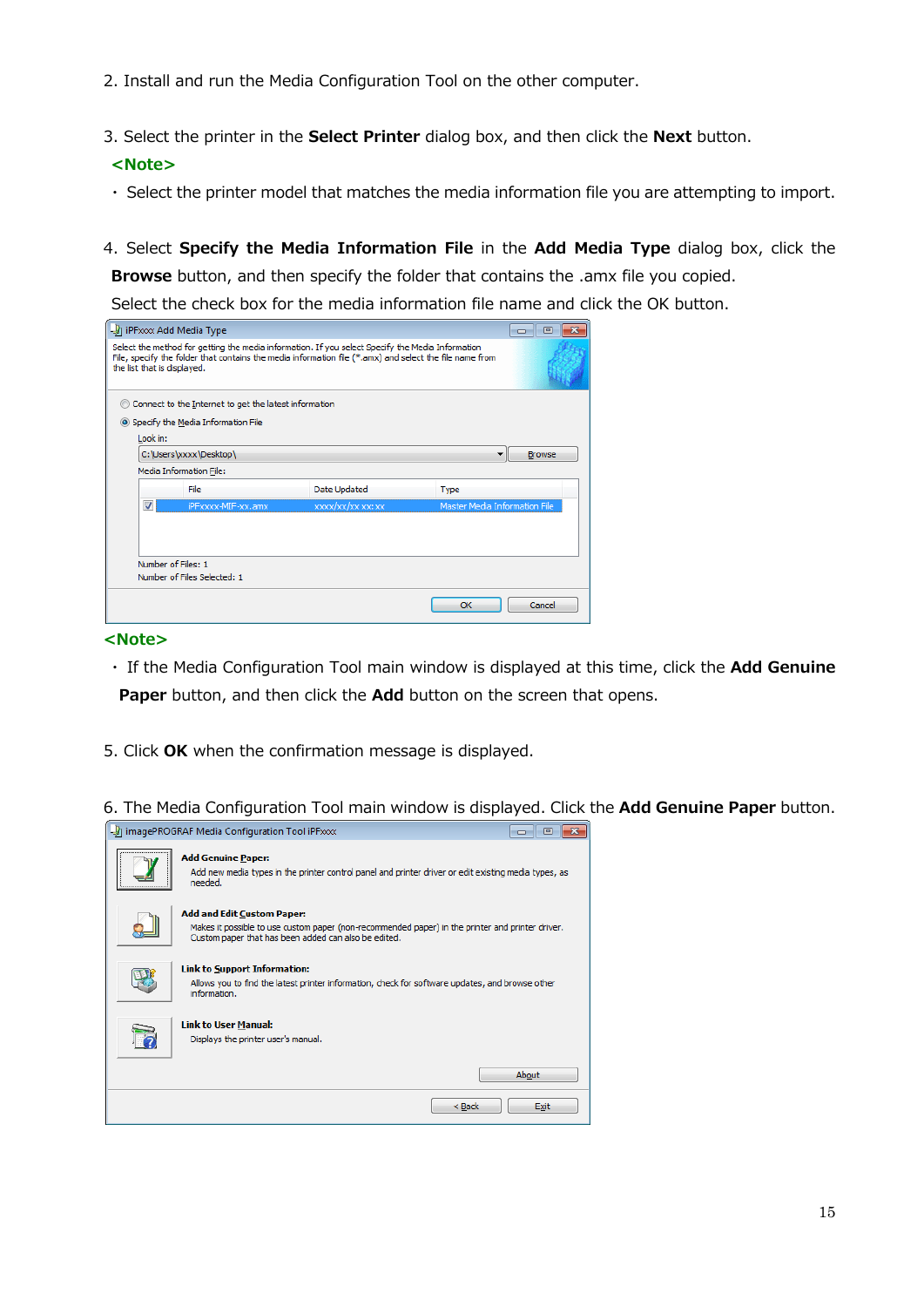#### <span id="page-15-0"></span>7. In the **Edit Media Types** dialog box, click the **Update** button.

| iPFxxx Series Edit Media Types<br>you dick the Update button.                                           |               | Change the settings as desired, and then dick the Update button.<br>Media Type information in the printer control panel and in the printer driver will not be updated until                                                                                                                                                                                                                        | $\Box$                                                                                                             | 同      |
|---------------------------------------------------------------------------------------------------------|---------------|----------------------------------------------------------------------------------------------------------------------------------------------------------------------------------------------------------------------------------------------------------------------------------------------------------------------------------------------------------------------------------------------------|--------------------------------------------------------------------------------------------------------------------|--------|
| Media Type:<br>Paper Category                                                                           | <b>Status</b> | Name in Printer Driver                                                                                                                                                                                                                                                                                                                                                                             | Name on Printer Control Panel                                                                                      | ▴      |
| Plain Paper<br><b>Coated Paper</b><br>Photo Paper<br>Proofing Paper<br>Sign/CAD Paper<br>Special<br>All |               | Plain Paper<br>Universal Bond Paper<br>Canon Premium Plain Paper 80<br>Canon PremPlainPpr80(Brdrlss Prem80forBrdrlss<br>Plain Paper (High Grade)<br>All Plain Paper_Conserve MBK<br>Canon Matte Coated Paper 9 Matte Coated 90<br><b>Canon Coated Paper</b><br>Canon Hi Resolution Coated B Hi ResCtd Bond<br>Canon Opaque White Paper 1 Opaque Paper 120<br>Mass Caused Bauer KABA, Mass Caus KAP | Plain Paper<br><b>Universal Bond</b><br>PremPlainPpr 80<br>Plain Paper HG<br>PlainP ConsMBK<br><b>Coated Paper</b> | Ξ<br>Ð |
| Add                                                                                                     |               | Delete<br>Rename                                                                                                                                                                                                                                                                                                                                                                                   | Show/Hide                                                                                                          |        |
|                                                                                                         |               |                                                                                                                                                                                                                                                                                                                                                                                                    | Update                                                                                                             | Cancel |

8. Configure **Update Target** and click the **Execute** button.

| PFxxxx Confirm Update          |                                                                                                                                                                                  | 同<br>ادهد |
|--------------------------------|----------------------------------------------------------------------------------------------------------------------------------------------------------------------------------|-----------|
| Execute button.                | Updates the media types in the printer control panel and printer driver.<br>Check that the printer is switched on and that there are no print jobs in progress and then dick the |           |
| <b>Update Target</b>           |                                                                                                                                                                                  |           |
|                                | O Update the printer control panel and printer driver [Recommended]                                                                                                              |           |
| Update the printer driver only |                                                                                                                                                                                  |           |
| Printer:                       | Canon iPFxxxx                                                                                                                                                                    |           |
| Driver:                        | Canon iPFxxxx                                                                                                                                                                    |           |
| Connect to:                    | IP XXX.XXX.XXX.XXX                                                                                                                                                               |           |
|                                | Media information registered in the printer control panel will be overwritten.<br>Click the Cancel button to not update the information.                                         |           |
|                                | $<$ Back<br>Execute >                                                                                                                                                            | Cancel    |

**Important: If you are using custom paper created with an old version of Media Configuration Tool** 

In order to use custom paper created using an old version (Version 5.8xxx or lower) of imagePROGRAF Media Configuration Tool with this version of the Media Configuration Tool, you need to perform the following procedure.

#### **<<Important>>**

・ Perform the following procedure on all of the printers where you created custom paper.

1. Run the old version of the Media Configuration Tool corresponding to the printer where you created the custom paper. From the **Start** menu, select **All Programs** > **iPFxxxx Media Configuration Tool** > **iPFxxxx Media Configuration Tool**.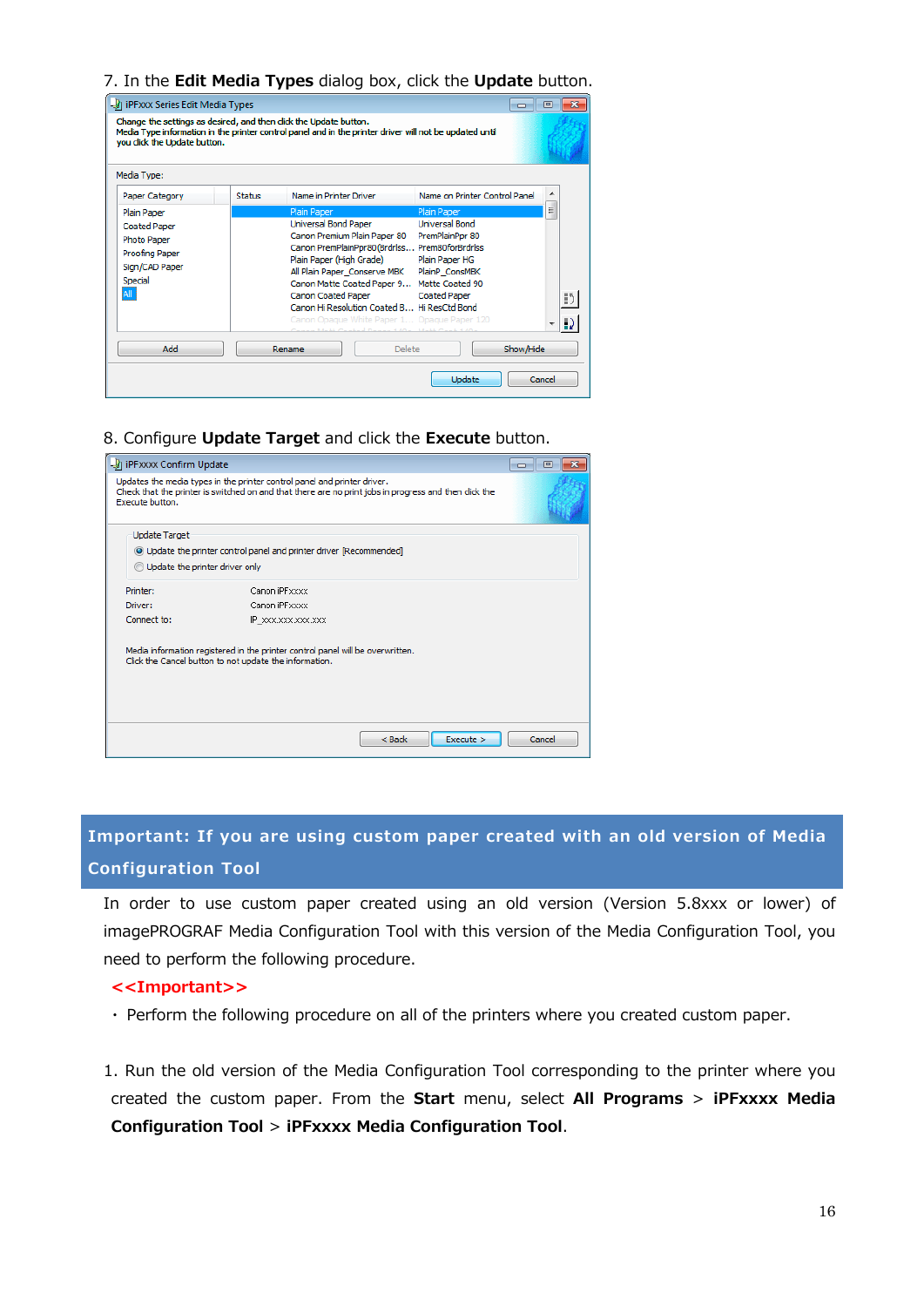## 2. Click the **Add and Edit Custom Paper** button.

| iPFxxxx Media Configuration Tool<br>同<br>المصب                                                                                                                                                |  |
|-----------------------------------------------------------------------------------------------------------------------------------------------------------------------------------------------|--|
| <b>Add Genuine Paper:</b><br>Add new media types in the printer control panel and printer driver or edit existing media types, as<br>needed.                                                  |  |
| <b>Add and Edit Custom Paper:</b><br>Makes it possible to use custom paper (non-recommended paper) in the printer and printer driver.<br>Custom paper that has been added can also be edited. |  |
| <b>Link to Support Information:</b><br>Allows you to find the latest printer information, check for software updates, and browse other<br>information.                                        |  |
| <b>Link to User Manual:</b><br>Displays the printer user's manual.                                                                                                                            |  |
| About                                                                                                                                                                                         |  |
| Fxit                                                                                                                                                                                          |  |

3. Make sure that the printer which you created the custom paper is displayed in **Printer** in the **Select Printer** dialog box, and then click the **Next** button.

| - iPFxxxx Series Select Printer               |                                         |        | $\overline{\mathbf{x}}$<br>回<br>--- |
|-----------------------------------------------|-----------------------------------------|--------|-------------------------------------|
| Select the printer and click the Next button. |                                         |        |                                     |
| Printer:                                      |                                         |        |                                     |
| Canon iPFxxxx                                 |                                         |        | ▼                                   |
| <b>Driver Details:</b>                        | Canon iPFxxxx                           |        |                                     |
| Connect to:                                   | XXX, XXX, XXX, XXX                      |        |                                     |
|                                               |                                         |        |                                     |
|                                               |                                         |        |                                     |
|                                               |                                         |        |                                     |
|                                               | Specify a printer that is not installed |        |                                     |
|                                               |                                         |        |                                     |
|                                               |                                         |        |                                     |
|                                               |                                         | Next > | Cancel                              |
|                                               |                                         |        |                                     |

# 4. Select added custom paper, and click the **Export** button.

| iPFxxxx Add and Edit Custom Paper |                                                                                                                                                                            |                       | 冋<br>--     |
|-----------------------------------|----------------------------------------------------------------------------------------------------------------------------------------------------------------------------|-----------------------|-------------|
|                                   | Makes it possible to use custom paper (non-recommended paper) in the printer and printer driver.<br>Custom paper that has already been registered can also be edited here. |                       |             |
| <b>Added Custom Paper:</b>        |                                                                                                                                                                            |                       |             |
| Name in Printer Driver            | Name on Printer Control Panel                                                                                                                                              | <b>Standard Paper</b> |             |
| <b>XXXXXXXX</b>                   | XXXXXXXX                                                                                                                                                                   | XXXXXXXX              |             |
| Add                               | Edit<br><b>Delete</b>                                                                                                                                                      | Import                | Export      |
| Help                              |                                                                                                                                                                            |                       | <b>Back</b> |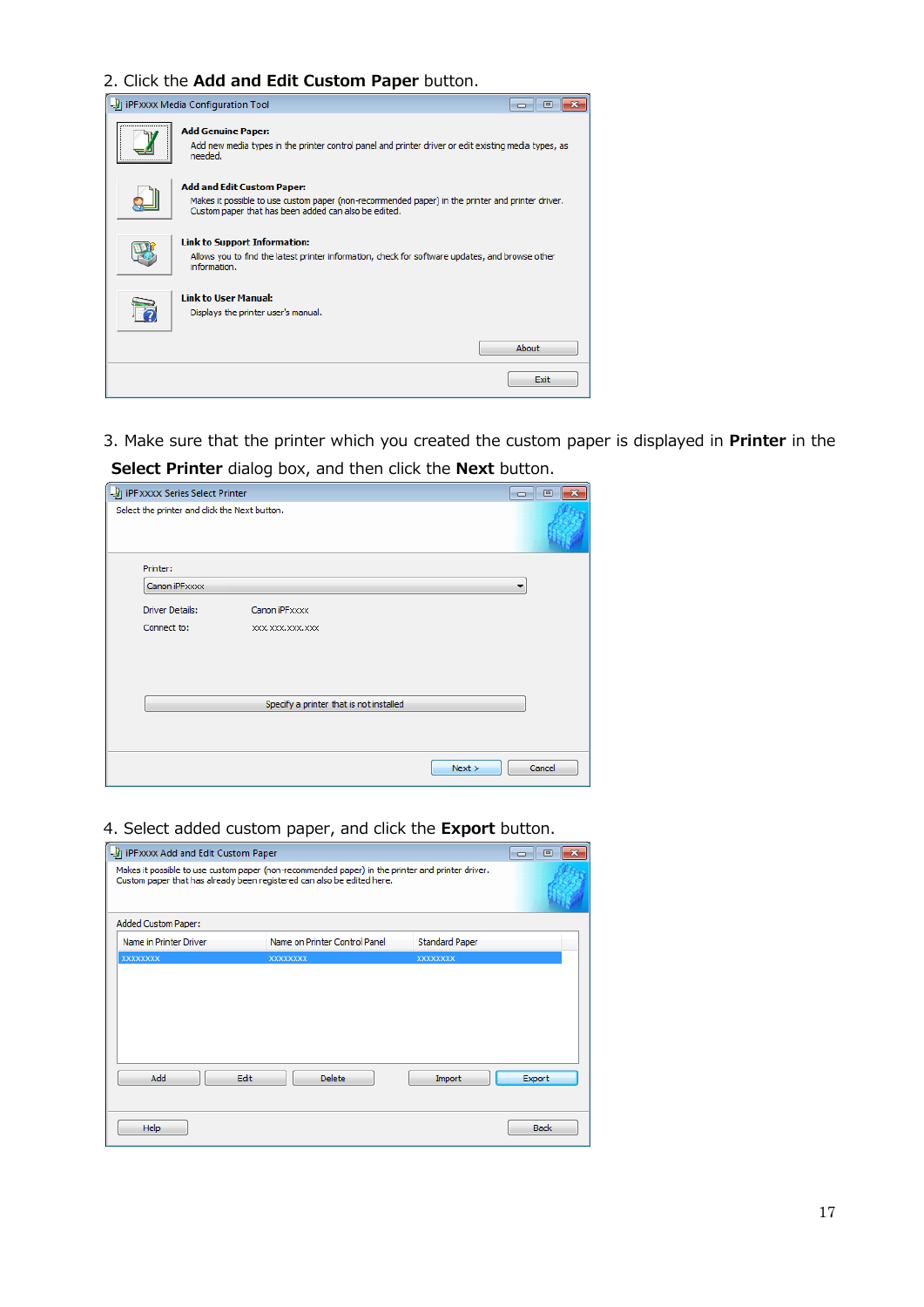5. Specify the location to save the custom media information file and then click the **OK** button.

| -> iPFxxxx Export the custom media information          |                                                                                                                                                 | 同<br>$\Box$                   |
|---------------------------------------------------------|-------------------------------------------------------------------------------------------------------------------------------------------------|-------------------------------|
| Specify the destination folder and click the OK button. | Saves the custom media information as a media information file (*.am1).<br>Click the Output File field to change the name of the file to write. |                               |
| <b>Destination Folder:</b>                              |                                                                                                                                                 |                               |
| C:\Users\xxxx\Desktop\                                  |                                                                                                                                                 | <b>Browse</b>                 |
| Media Information File Name:                            |                                                                                                                                                 |                               |
| Output File                                             | Name in Printer Driver                                                                                                                          | Name on Printer Control Panel |
| xxxxxxxx.am1                                            | <b>XXXXXXXX</b>                                                                                                                                 | <b>XXXXXXXXX</b>              |
|                                                         |                                                                                                                                                 |                               |
|                                                         |                                                                                                                                                 |                               |
|                                                         |                                                                                                                                                 |                               |
|                                                         |                                                                                                                                                 |                               |
|                                                         |                                                                                                                                                 |                               |
|                                                         |                                                                                                                                                 | Cancel<br>OK                  |

- 6. Exit the Media Configuration Tool.
- 7. Run this version of the Media Configuration Tool. From the **Start** menu, select **All Programs** > **imagePROGRAF Media Configuration Tool** > **imagePROGRAF Media Configuration Tool**.
- 8. Make sure that the same printer as step 3 is selected in **Printer** in the **Select Printer** dialog box, and then click the **Next** button.

| - imagePROGRAF Select Printer                 |                                         |      | 回<br>--- |
|-----------------------------------------------|-----------------------------------------|------|----------|
| Select the printer and click the Next button. |                                         |      |          |
| Printer:                                      |                                         |      |          |
| Canon iPFxxxx                                 |                                         |      | ۰        |
| <b>Driver Details:</b>                        | Canon iPFxxxx                           |      |          |
| Connect to:                                   | XXX. XXX. XXX. XXX                      |      |          |
|                                               |                                         |      |          |
|                                               |                                         |      |          |
|                                               |                                         |      |          |
|                                               | Specify a printer that is not installed |      |          |
|                                               |                                         |      |          |
|                                               |                                         | Next | Exit     |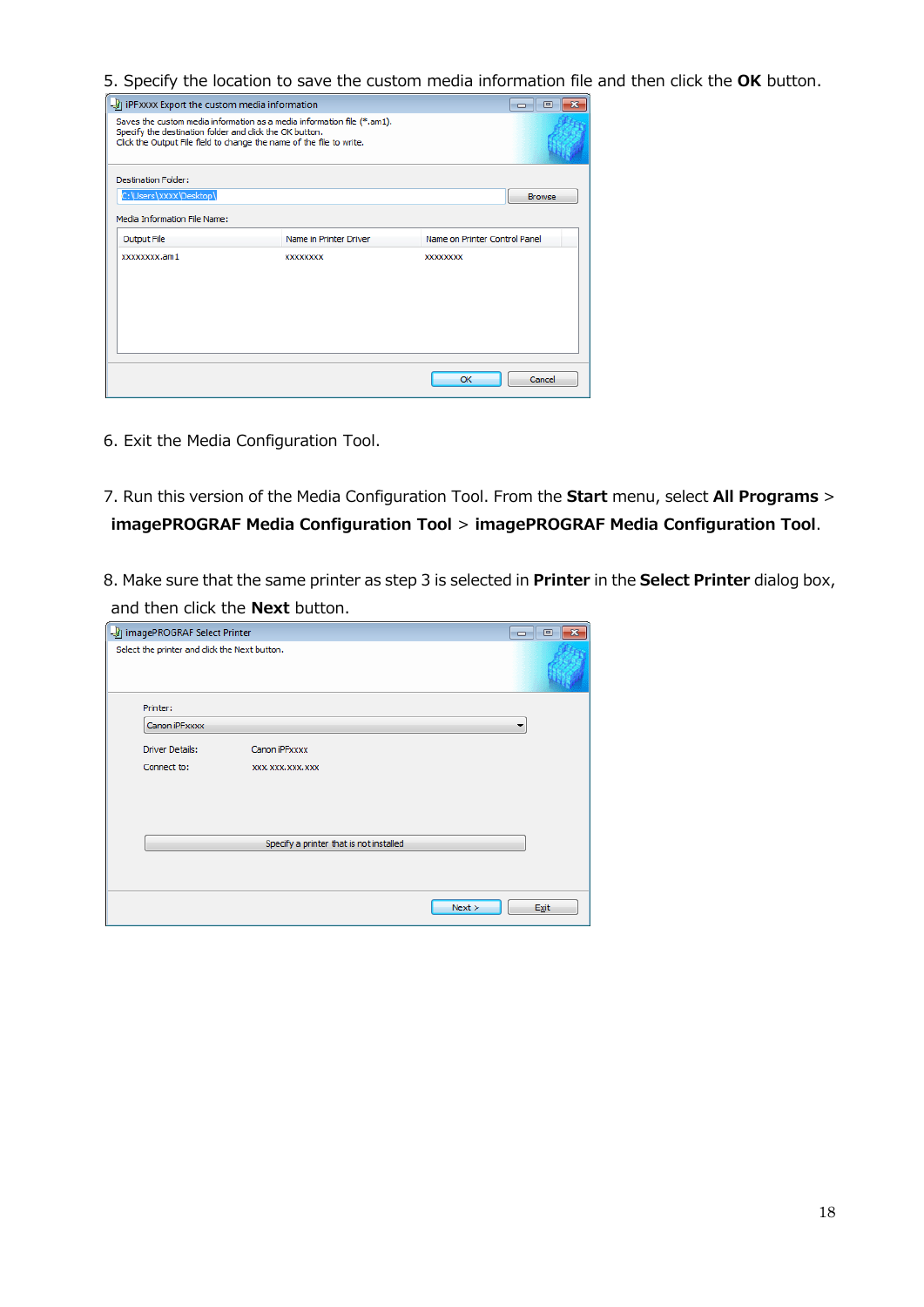# 9. Click the **Add and Edit Custom Paper** button.

| imagePROGRAF Media Configuration Tool iPFxxxx                                                                                                                                                     |
|---------------------------------------------------------------------------------------------------------------------------------------------------------------------------------------------------|
| <b>Add Genuine Paper:</b><br>Add new media types in the printer control panel and printer driver or edit existing media types, as<br>needed.                                                      |
| <br><b>Add and Edit Custom Paper:</b><br>Makes it possible to use custom paper (non-recommended paper) in the printer and printer driver.<br>Custom paper that has been added can also be edited. |
| <b>Link to Support Information:</b><br>Allows you to find the latest printer information, check for software updates, and browse other<br>information.                                            |
| <b>Link to User Manual:</b><br>Displays the printer user's manual.                                                                                                                                |
| About                                                                                                                                                                                             |
| $Back$<br>Exit                                                                                                                                                                                    |

#### 10. Click the **Import** button.

| iPFxxxx Add and Edit Custom Paper |                                                                                                                                                                            |                       | $\mathbf{x}$<br>冋<br>$\Box$ |
|-----------------------------------|----------------------------------------------------------------------------------------------------------------------------------------------------------------------------|-----------------------|-----------------------------|
|                                   | Makes it possible to use custom paper (non-recommended paper) in the printer and printer driver.<br>Custom paper that has already been registered can also be edited here. |                       |                             |
| Added Custom Paper:               |                                                                                                                                                                            |                       |                             |
| Name in Printer Driver            | Name on Printer Control Panel                                                                                                                                              | <b>Standard Paper</b> |                             |
| Add                               | Edit<br><b>Delete</b>                                                                                                                                                      | Import                | Export                      |
| Help                              |                                                                                                                                                                            |                       | <b>Back</b>                 |

11. Select the custom media information file you exported in step 5, and then click the **Next** button.

|          | iPFxxxx Specify the custom media information file |                                                                                                                                             |             | ×<br>同<br>--  |
|----------|---------------------------------------------------|---------------------------------------------------------------------------------------------------------------------------------------------|-------------|---------------|
|          |                                                   | Adds custom paper in the printer control panel and printer driver.<br>Specify the media information file (*.am1) and click the Next button. |             |               |
| Look in: |                                                   |                                                                                                                                             |             |               |
|          | C:\Users\xxxx\Desktop\                            |                                                                                                                                             |             | <b>Browse</b> |
|          | Media Information File:                           |                                                                                                                                             |             |               |
|          | File                                              | Date Updated                                                                                                                                | <b>Type</b> |               |
| ⊡        | xxxxxxxx.am1                                      | xxxxlxxlxx xx:xx                                                                                                                            | XXXXXXXX    |               |
|          |                                                   |                                                                                                                                             |             |               |
|          | Number of Files: 1                                |                                                                                                                                             |             |               |
|          | Number of Files Selected: 1                       |                                                                                                                                             |             |               |
|          |                                                   |                                                                                                                                             | Next        | Cancel        |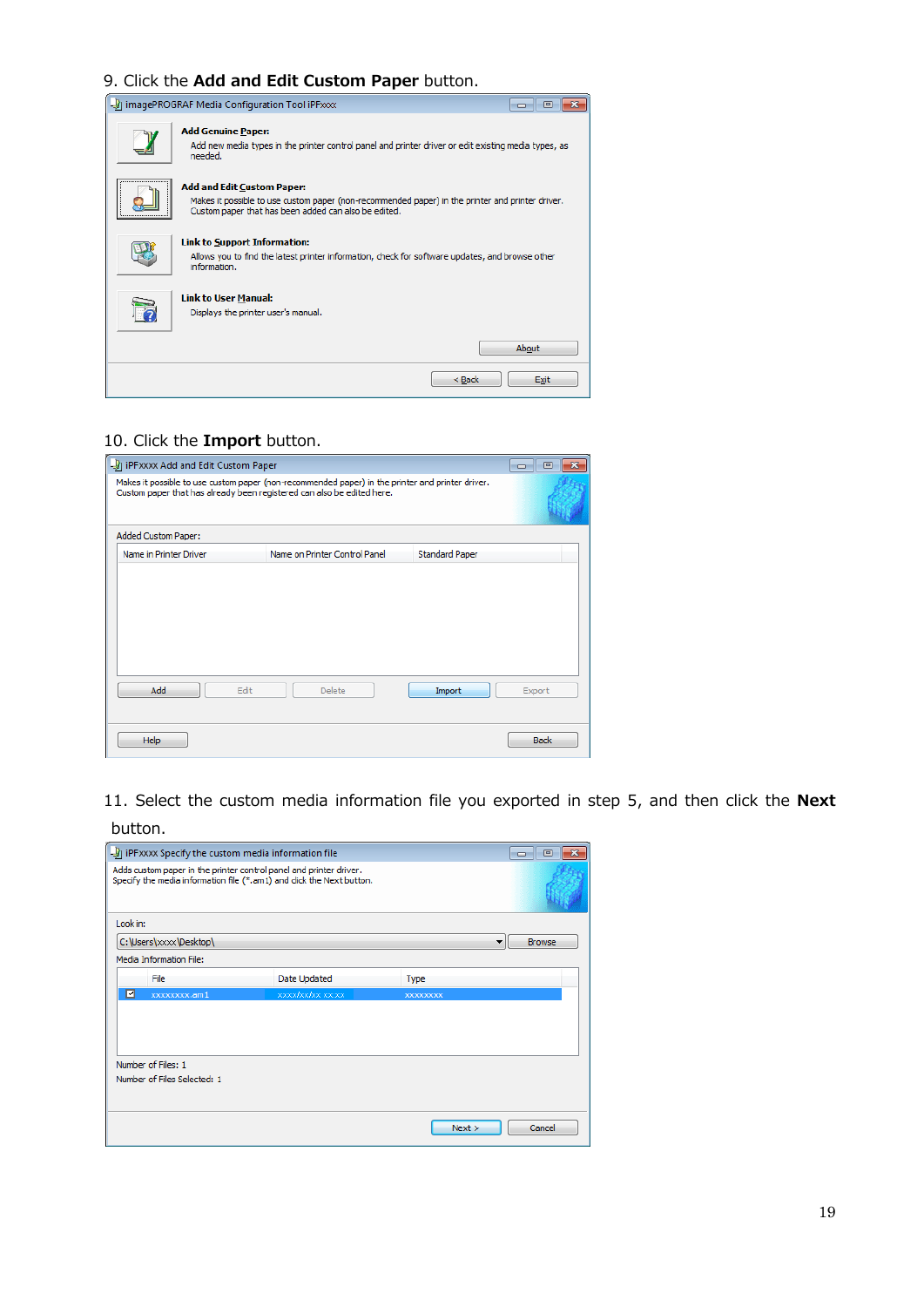# 12. Configure **Update Target** and click the **Execute** button.

| I iPFxxxx Confirm Update       |                                                                                                                                                                                  | le<br>$\Box$ |
|--------------------------------|----------------------------------------------------------------------------------------------------------------------------------------------------------------------------------|--------------|
| Execute button.                | Updates the media types in the printer control panel and printer driver.<br>Check that the printer is switched on and that there are no print jobs in progress and then dick the |              |
| <b>Update Target</b>           |                                                                                                                                                                                  |              |
|                                | O Update the printer control panel and printer driver [Recommended]                                                                                                              |              |
| Update the printer driver only |                                                                                                                                                                                  |              |
| Printer:                       | Canon iPFxxxx                                                                                                                                                                    |              |
| Driver:                        | Canon iPFxxxx                                                                                                                                                                    |              |
| Connect to:                    | IP XXX.XXX.XXX.XXX                                                                                                                                                               |              |
|                                | Media information registered in the printer control panel will be overwritten.<br>Click the Cancel button to not update the information.                                         |              |
|                                | Execute ><br>$<$ Back                                                                                                                                                            | Cancel       |